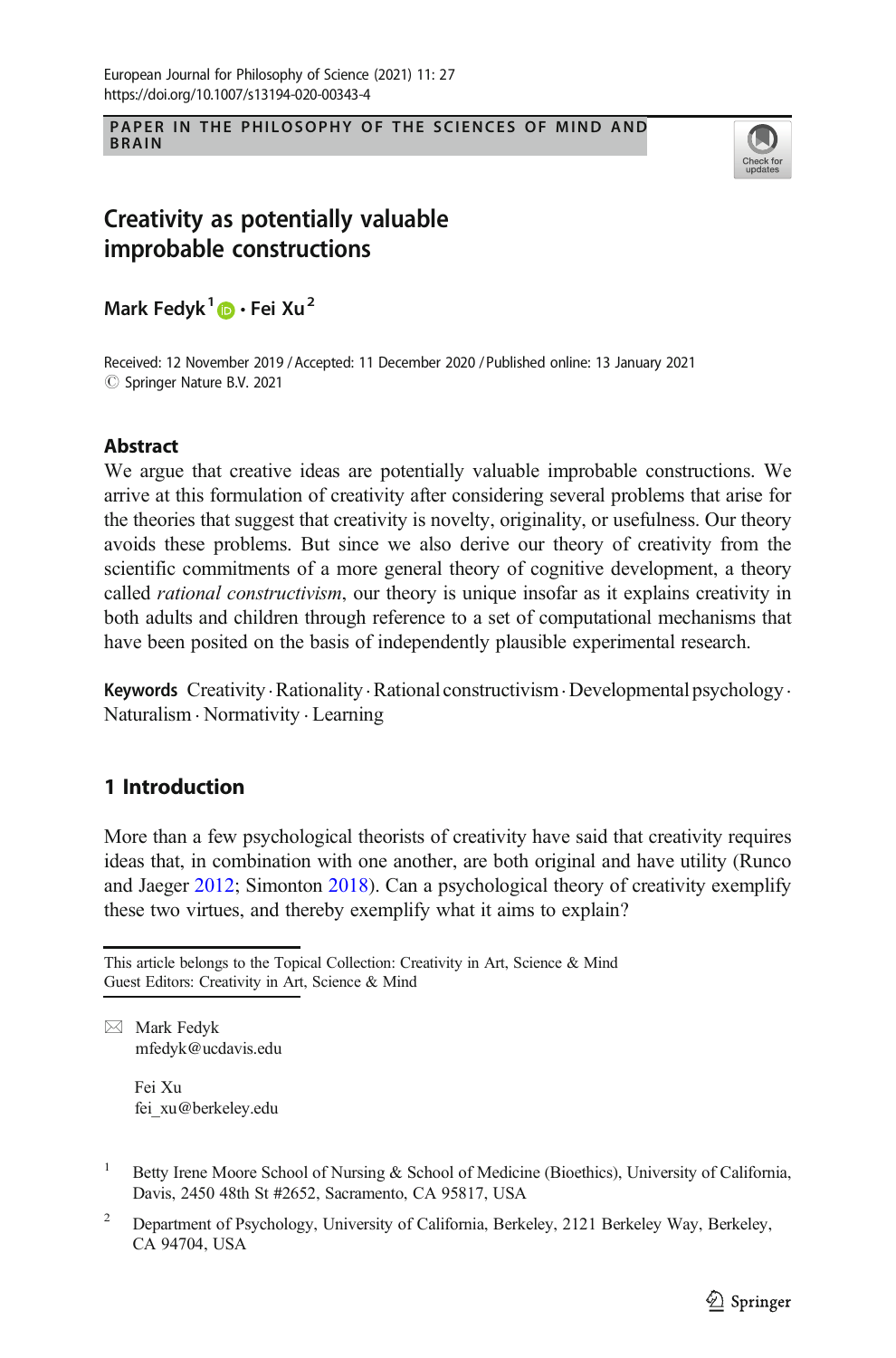In this paper, we try. We first set for ourselves four intellectual hurdles that, if cleared by our theory, are evidence of its scientific utility. The originality of our theory then comes from how we avoid a series of problems that confront the thesis that either novelty, utility, originality, or usefulness is sufficient for creativity [c.f. (Diedrich et al. [2015;](#page-22-0) Simonton [2013,](#page-23-0) [2018](#page-23-0); Weisberg 2015)]. Something else is required.

But saying what else creativity consists of forces us to dig into some deep, and in places messy, philosophical dirt. This digging nevertheless yields a theory of creativity that combines aspects of past psychological theories with some new ideas of our own. We argue that the minds of children and adults both form creative ideas by computing an idea's posterior probability and projecting its potential value. Put another way, our theory of creativity holds that creative ideas are *potentially valuable improbable* constructions, and that sometimes occurrences of creativity are a sui generis kind of instrumental rationality. But the rationality of creativity is not linked just to the role it can play in building increasingly complex patterns of reliable inference or belief. According to our theory, the rationality of creativity is grounded in its ability to both facilitate and express the by-products of increasingly sophisticated patterns of learning. $<sup>1</sup>$ </sup>

### 1.1 What is the point?

Why do we need a new psychological theory of creativity? First, many psychological theories of creativity lack important philosophical virtues that are characteristic of good scientific theories. For example, even though psychologists have become skilled at measuring creativity, they have not developed theories of what is being measured that have the theoretical plausibility which matches their often impressive experimental sophistication.<sup>2</sup> There are several hundred articles reporting the results of versions of the Alternative Uses Test.3 This test typically asks experimental participants to generate useful, original, or novel uses of an everyday object like a box of tissues or a wooden block. Data from experiments based upon this test give the impression that creativity can be safely operationalized as novelty or originality or usefulness. As we will argue below, this is a mistake. But it is a mistake that emerges clearly only when we try to situate the thesis that creativity is (that is, is adequately operationalized as) novelty, or originality, or usefulness, among a network of independently plausible scientific, philosophical, and psychological commitments. The point, then, is that many existing psychological theories of creativity lack the specific philosophical virtue of being theoretically plausible. Taken on their own, existing theories of creativity frequently seem attractive; but when we try to situate them into a psychological framework that

 $1$  Here, we follow Bouwmeester, who distinguishes between two types of instrumental rationality: generative and expressive. Cognitive processes are generative if they produce more accurate representation; expressive if they find a way to use these representations for some independently valuable end (Bouwmeester [2017](#page-22-0), p. 36). <sup>2</sup> Counterexamples to this generalization are Boden and Simonton (Boden [2004;](#page-22-0) Simonton [2013](#page-23-0), [2018\)](#page-23-0). Key elements of our theory are inspired by the respective work of Boden and Simonton.

<sup>&</sup>lt;sup>3</sup> The alternative uses task was discussed by Guilford in a connection with his factor analysis of human intelligence — see, e.g., "Utility Test (flexibility)" in (Guilford and Hoepfner [1966\)](#page-22-0), extending his earlier theoretical work (Guilford [1950\)](#page-22-0). Since then it has been widely adopted by psychologists as either the "alternative uses task", the "alternative uses test", or generic "tests of divergent thinking". Unfortunately we cannot find a review of historical study of this experimental lineage.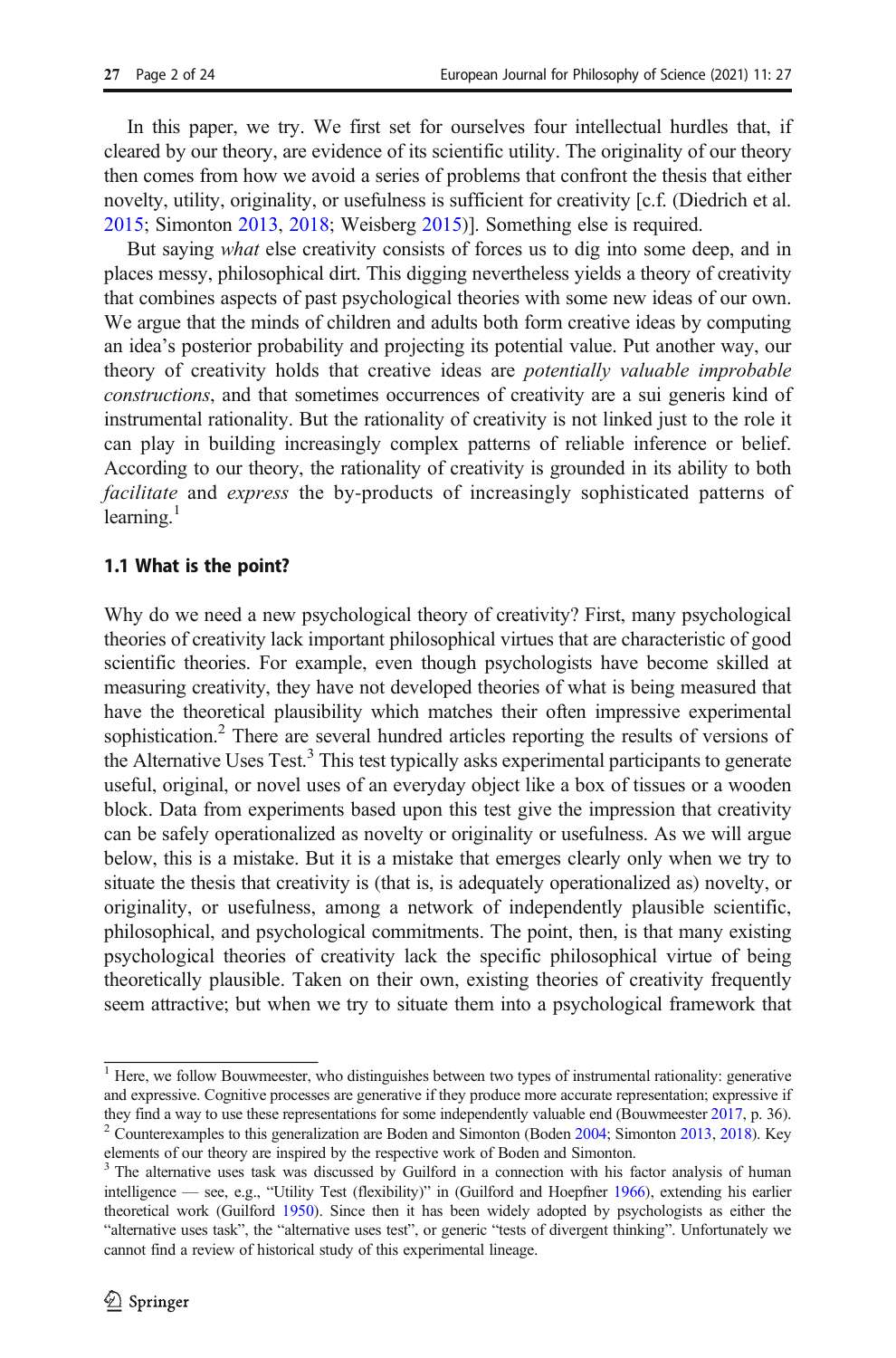includes, e.g., a commitment to the computational theory of mind or the fact that children and adults are both creative, problems arise.

A focus on variations of a small set of standardized experimental protocols that aim to measure creativity has largely failed to illuminate the connection between creativity and learning. Creativity is one of the primary drivers of learning. Learning is a messy, long, social, piecemeal, and rarely linear process. Learning does not easily lend itself to experimental study, and the kinds of creativity that are easy to study experimentally are not the kinds of creativity that are most valuable to real-world learners. We hope to add some clarity to the connection between learning and creativity by stepping back from the details of experimental studies of creativity and asking, conceptually: can we make sense of the idea that *creativity can both express and facilitate learning*? Again, as per our remarks above, one of the virtues of our theory is that it answers this question in the affirmative.

We also think it is important that philosophical theories of mental phenomena like creativity — and also knowledge, reasoning, feelings, etc. — have secure psychological foundations. By this we mean more than ensuring that the concepts in a theory are logically consistent with some formulation of physicalism or another. Instead, the stronger standard — the one that we try to achieve in this paper — is to derive novel concepts and definitions from an independently plausible scientific theory that, when assembled, support substantive, original philosophical conclusions. This of course does not show that these conclusions are *true*. But it does mean that the relevant philosophical conclusions have a non-trivial amount of scientific plausibility. Accordingly, we use a theory in developmental psychology called rational constructivism to provide the scientific grounding for our theory of creativity.

Let us introduce rational constructivism, then. Rational constructivism (Xu 2011, 2019; Xu and Kushnir 2012, 2013) is a theory in developmental psychology that charts a middle path between nativism/rationalism and connectionism/empiricism. It does this by hypothesizing that all learning is caused by three cognitive mechanisms that are computational in nature: language acquisition and symbolic/lexicalized cognition, Bayesian induction and hypothesis selection, and constructive thinking. The psychological substrates of these mechanisms are more or less innate [cf. (Fedyk and Xu [2019](#page-22-0))], but the causal powers of these mechanisms transform dramatically over developmental time. Even at the neonatal stage they are profoundly influenced by both the learner's environments and the people in these environments. Furthermore, as a child grows, she gains increasingly impactful ways of intentionally shaping and influencing the operation of the relevant mechanisms; one of the most distinctive axioms of rational constructivism, thus, is that the intentional agency of learners is an important cause of learning and related cognitive behaviour (Fedyk and Xu [2018](#page-22-0)). The function of the mechanisms may change over developmental time, but according to rational constructivism, the same set of foundational cognitive mechanisms generates cognition in infants, children, teenagers, and adults.

Rational constructivism is committed to a computational mental ontology (meaning, the mind is an information processing system, and that cognitive processes are therefore defined in terms of their informational inputs and outputs), and rational constructivism is also, as we said, a theory of cognitive development. These two features of rational constructivism allow our theory of creativity to offer two philosophical innovations relative to many other psychological theories of creativity: compatibility with both the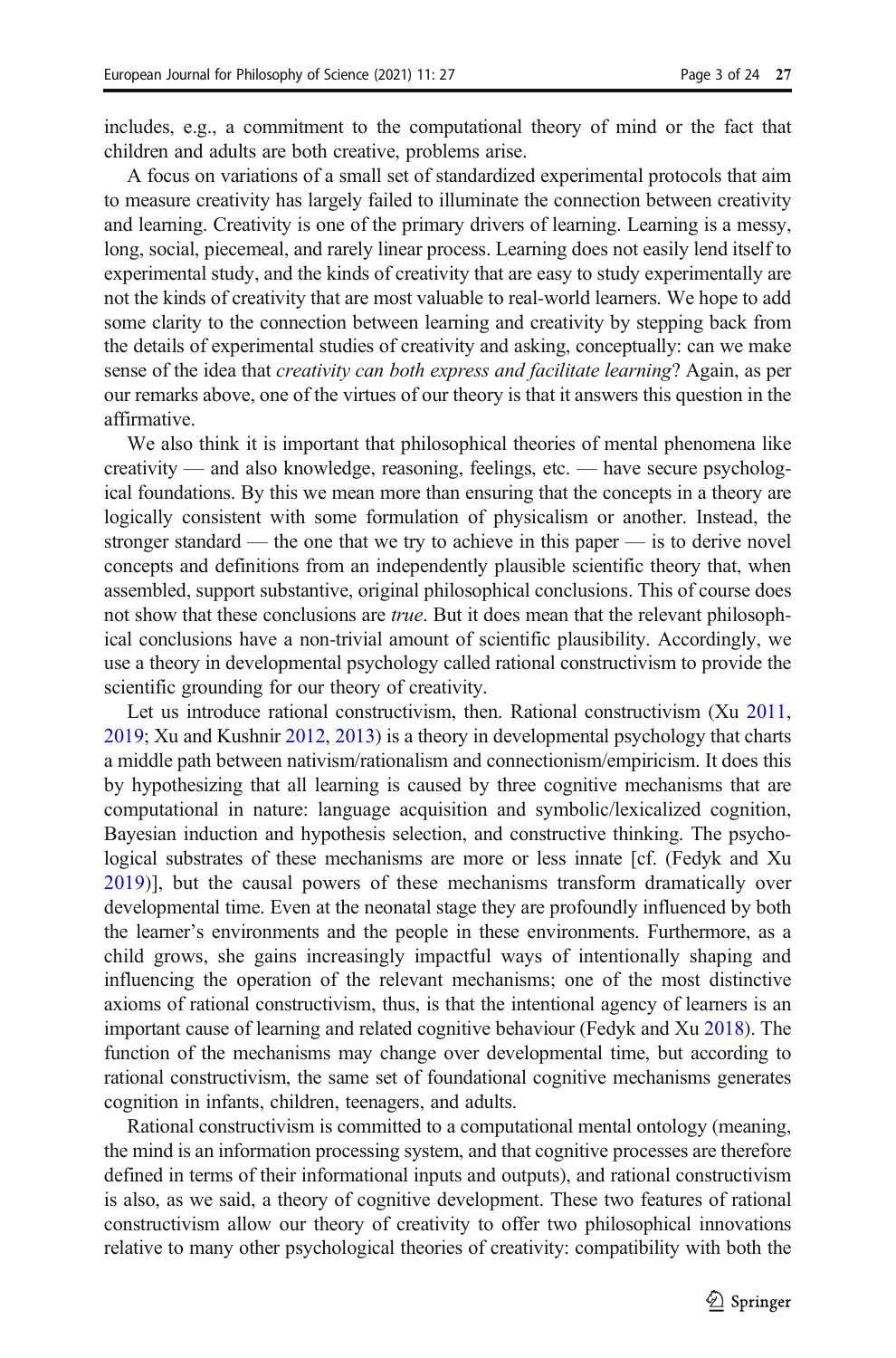computational mental ontology and consistency with the basic developmental fact that children and adults are both genuinely creative. Or another way of stating the problem we see for some popular psychological theories of creativity that we noted above is that these theories are not usually grounded in a simultaneously computational *and* developmental framework. This paper can be read as an (original, and hopefully useful) effort to work out what a computationally and developmentally plausible theory of the psychology of creativity can look like.

We therefore take children's creativity as given (cf. Mottweiler & Taylor [2014\)](#page-23-0). More specifically: we assume that creativity is cognitively general in children: anything that children can think about (by the age of four), they can think creatively about. However, we do not also hold the position that the creativity of children is the same as the creativity of adults. While we think that any good psychological theory should account for as many facts of human cognitive development as possible, and do so by positing the fewest number of underlying cognitive mechanisms as possible, this does not mean that the cognitive mechanisms always will operate in a fixed and non-malleable fashion over the course of cognitive development. We think that this happens in creativity: as children age, creativity expands from being directed towards the acquisition of new knowledge to being directed towards both the acquisition of new knowledge and the expression of acquired expertise.<sup>4</sup> Thus, another philosophical virtue of our theory of creativity is that it can offer an explanation of both children's and adults' creativity that does not require positing different cognitive mechanisms to explain child and adult creativity respectively.

Finally, we aim to address one last lacuna in some existing psychological theories of creativity: these theories frequently leave the normativity of creativity unexplained. One of the benefits of grounding our theory of creativity in rational constructivism is that we can offer a computational, developmentally plausible analysis of the normativity of creativity. As we mentioned above, we do this by analyzing how creativity can sometimes exemplify a *sui generis* form of instrumental rationality which we, uncreatively, term "creative rationality".

### 1.2 A map of the paper

Here is how our efforts to accomplish these various aims are organized. In section 2 we introduce the four philosophical hurdles—or, as we will now start calling them, principles—that we believe any good psychological theory should satisfy. Then, in section 3, we investigate the possibility of reducing creativity to originality, novelty, or usefulness (either individually or in some combination), showing that any such reduction is incompatible with the principles we introduce in section 2. This investigation also motivates our attempt to formulate a theory of creativity that can satisfy the four philosophical principles. We spell out the details

<sup>&</sup>lt;sup>4</sup> The claim we are making here is easily confused with Alison Gopnik's analysis of play and exploration in early childhood (Gopnik [2020](#page-22-0)). We all agree that there is a process of refinement that characterizes most people's learning over developmental time. Gopnik offers a computational analysis of this refinement, as do we. But she does not share our efforts to extend this computational analysis into an epistemology of creativity, by linking the specific cognitive mechanisms (see below) that we posit in order to explain creativity with an explanation of the normativity of creativity (again, see below).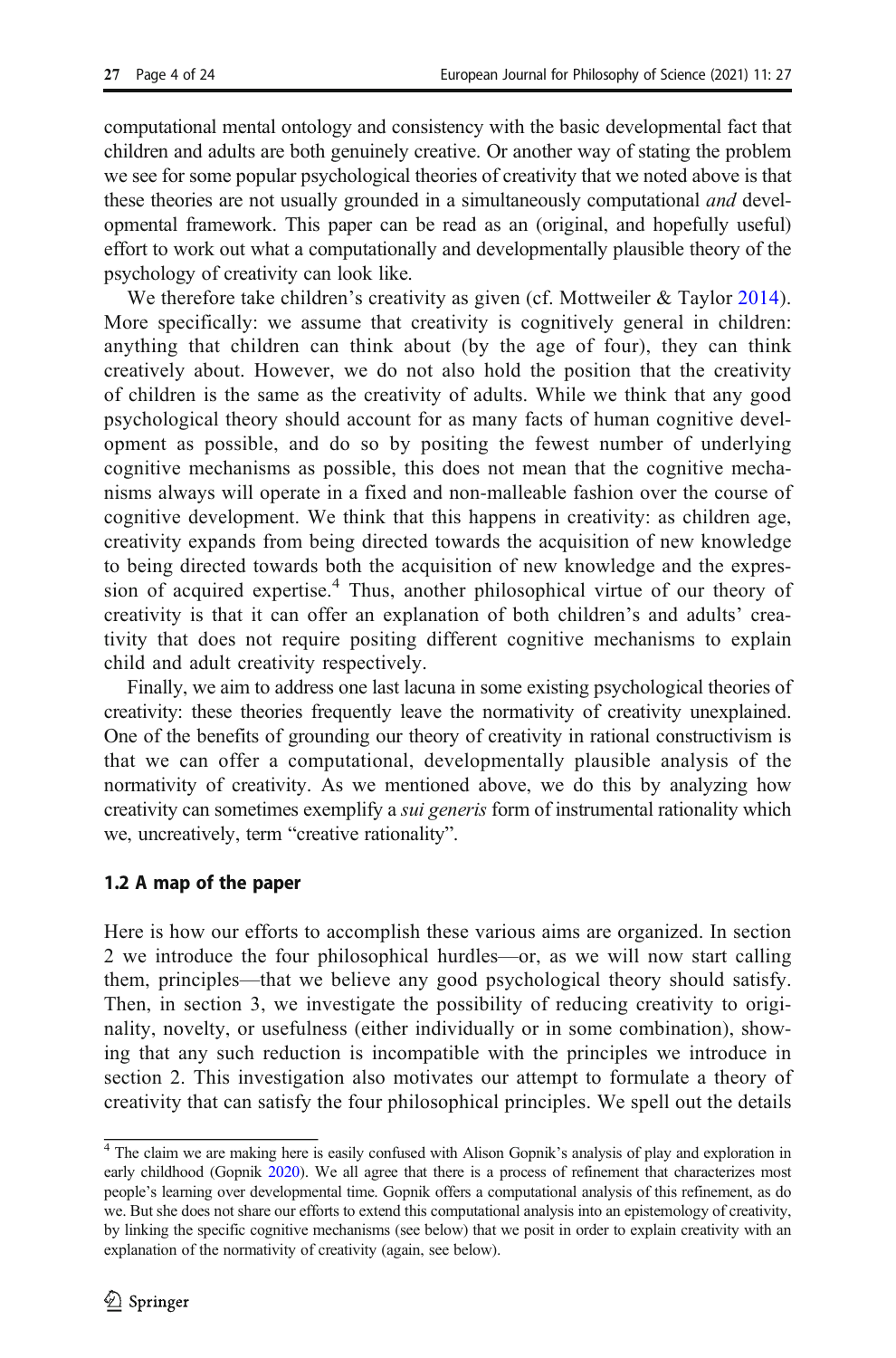of our new theory in sections 4 and 5. While there are many moving parts, ultimately the story we tell boils down to showing how a theory of creativity that is able to satisfy the four principles is a theory that can be derived from a computational theory of mind, namely rational constructivism. The upshot, as we say, is what aims to be an original, useful theory of creativity — and, for that, one that is scientifically plausible, philosophically innovative, computationally tractable, accounts for the normativity of creativity and in so doing helps to clarify the connection between creativity and learning, and is consistent with some basic facts about human cognitive development.<sup>5</sup>

With apologies, then, the details of our theory, its motivations, and its supporting arguments are complicated—but, so far as we know, no one has yet argued that creativity requires simplicity.6

### 2 Four Jamesian principles

When looking for criteria able to demarcate good theory from bad in any scientific discipline, it can be helpful to look to the discipline's philosophical foundations. We begin therefore by extracting three principles from William James's Principles of Psychology that, when taken together, capture some of his views about what makes for a good psychological theory. We will also propose a fourth principle that is Jamesian in its spirit, though not letter.

The first principle is that a good psychological theory should offer a causal explanation of whatever mental phenomena are most characteristic of the cognitive life of humans, and this explanation must situate the relevant mental phenomena somewhere in the natural world. James begins his *Principles* by apologizing for the length and complexity of his treatise, and he then explains that what little concision Principles has comes from his commitment to sticking to "the point of view of natural science" for most of his book. For James, the point of view of natural science consists of the following three interlocking axioms: "Psychology, the science of finite individual minds, assumes as its data (1) thoughts and feelings, and (2) a physical world in time and space with which they coexist and which (3) they know." (James [1918a\)](#page-22-0) James then argues that the goal of psychological science is to explain how, through causal interactions with the physical world, "thoughts and feelings" emerge and then eventually crystalize into knowledge-bearing entities. Crucially, James requires that these theories account for both the causes and effects of "thoughts and feelings": he writes, "mental phenomena are not only conditioned *a parte ante* by bodily processes; but they lead to them *a parte post*... Our psychology must therefore take account not only of the conditions antecedent to mental states, but of their resultant consequences as well."

<sup>&</sup>lt;sup>5</sup> Briegel and colleagues have developed a theory of creativity that is similar in its intended scope and computational tractability — see (Briegel [2012;](#page-22-0) Briegel & De las Cuevas, [2012](#page-22-0); Hangl et al. [2017](#page-22-0)). Briegel et al. also found themselves positing a strong concept of agency in order to explain creativity, which is one of the ways our theory is deeply similar to their earlier work

<sup>6</sup> Frank Barron (Barron [1963](#page-22-0)) reports a positive association between creativity and a preference for complexity. If this is right, our theory should appeal to our most creative readers.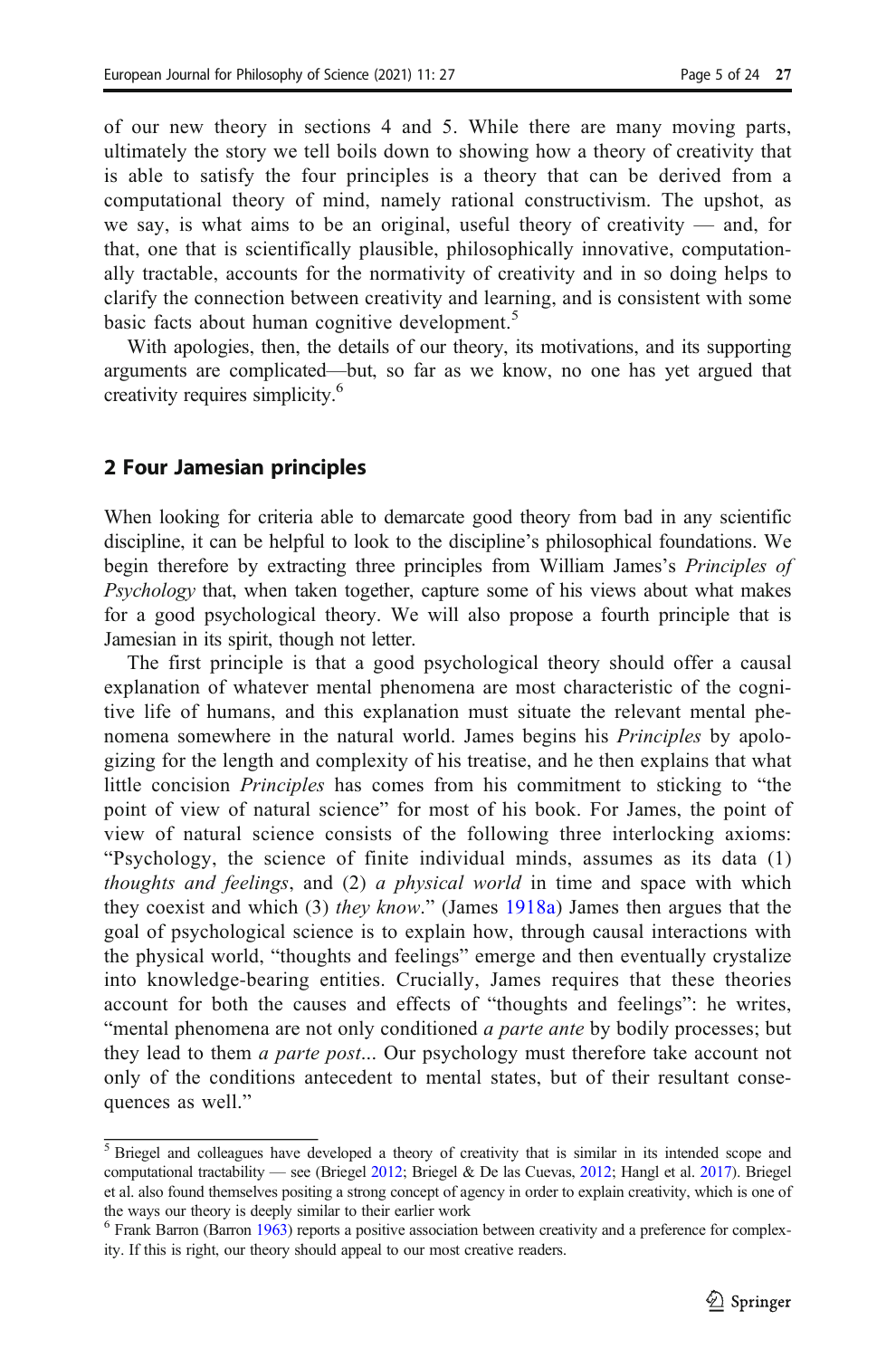But, if it is interpreted as a *sui generis* category, "thoughts and feelings" is too vague and abstract to be useful as a starting point for empirical, scientific inquiry. It does not name a single category of mental stuff that can be individuated according to a distinctive causal pattern. James consequently breaks the category down, initially into "feelings, desires, cognitions, reasonings, decisions, and the like" (James [1918a](#page-22-0), p. 1), and as he gets deeper into Principles, relatively smaller categories of analysis like "will" (James [1918a,](#page-22-0) p. 128), "concepts" (James [1918a,](#page-22-0) p. 266) and "abstraction" (James [1918a,](#page-22-0) p. 470) emerge. We think "creativity" should also be included to the list, $7$  and if you will concede as much, then when applied to psychological analyses of creativity, James' first principle is the first of our four principles: a good scientific explanation of creativity should be a causal theory which explains how creativity is situated both amongst other "thoughts and feelings" and also within the physical world.

The remaining two Jamesian principles are more demanding. James insists in several places that a good psychological theory should be consistent with the fact that variations in the behavior of most mental phenomena of interest to scientific psychology are common enough that the existence of these variations should be consistent with any acceptable scientific psychological theory. Consider what James has to say about memory:

Why should this [...] faculty retain so much better the events of yesterday than those of last year, and, best of all, those of an hour ago? Why, again, in old age should its grasp of childhood's events seem firmest? Why should illness and exhaustion enfeeble it? Why should repeating an experience strengthen our recollection of it? (James [1918a,](#page-22-0) pp. 2–3)

The second Jamesian principle is that a good psychological theory should be consistent with—and, ideally, *explain*—the variability in the mental phenomena that the theory aims to be about. An important corollary of this principle is that psychological theories should not require the faculties and mechanisms that they posit to operate *optimally* (or rationally, or appropriately, or ideally, etc.) all or even most of the time. We cannot explain memory, for instance, by saying it is the faculty that retrieves stored information that, upon retrieval, is as accurate as when it was first stored; since memory too frequently fails to work even remotely close to this ideal, constructing an explanation of memory as the faculty which satisfies this ideal would leave too much of memory's variable nature a scientific mystery. Analogously, any theory of creativity should be consistent with the fact that the mechanisms that produce it exhibit a non-trivial amount of variability in their respective behavior<sup>8</sup>

 $\frac{7}{7}$  James does not mention creativity, and he uses the word "creative" only once across both volumes of his Principles. In speaking of the phenomenology of coming to a decision made on the basis of deliberation, James writes "... we feel, in deciding, as if we ourselves by our own wilful act inclined the beam; in the former case by adding our living effort to the weight of the logical reason which, taken alone, seems powerless to make the act discharge; in the latter by a kind of creative contribution of something instead of a reason which does a reason's work." (James [1918b](#page-22-0), p. 534)<br><sup>8</sup> This principle places an important constraint on computational theories of psychological mechanisms:

computational theories must account in *computational terms* for all of the observed behaviour of a given mental process of faculty, and not just claim that a computational theory has explained the relevant phenomena when only some (indeed, quite possibly a very small fraction of) the relevant phenomena can be described as approximating certain algorithms. In practical terms, this likely means that algorithmic explanations need to be supplemented by different kinds of causal explanations.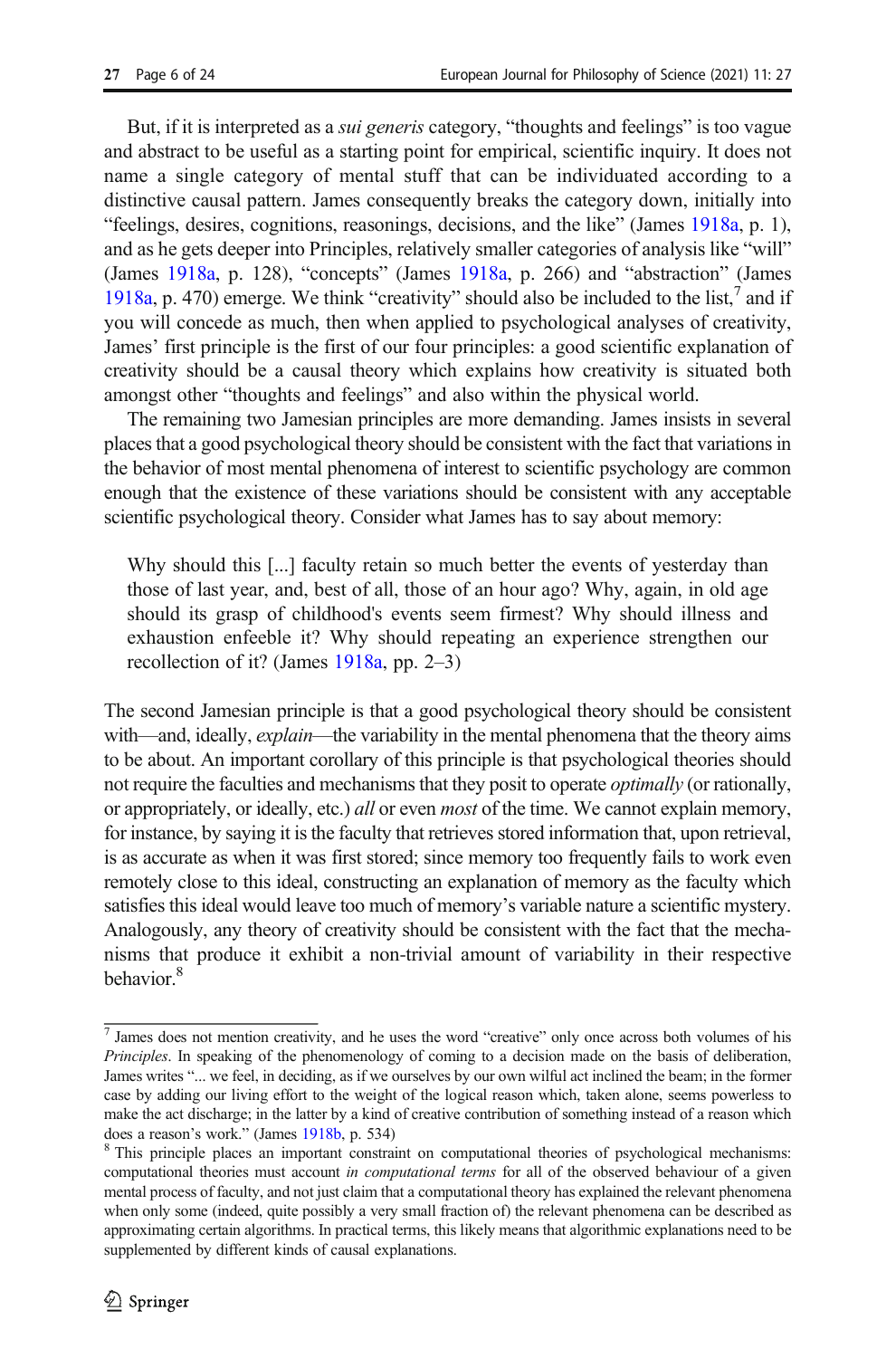These remarks also show why it is important not to confuse variability with normativity, which is the subject of our third Jamesian principle.<sup>9</sup> James believed that it was important for psychology to account for the mind's capacity for normativity that is: the ability to perform cognitive processes (or tasks, operations, inferences et cetera) correctly (or appropriately, rightly, or badly, rationally, et cetera). For example, here is James' gloss of what it is to reason: "To reason [...] we must be able to extract characters,—not any characters, but the right characters for our conclusion." (James [1918b](#page-22-0), p. 343) (emphasis ours) He continues to offer an account of the mind's ability to learn to pick out the "right"—that is: normatively appropriate—characters. Elsewhere, James also takes up the question of the cause of a "good" or "moral" character, and much of James' discussion of instinct and habit reflects a concern with deep philosophical questions about the foundation of normative behavior.

2Jamesian scientific psychology does therefore not deny that aspects of the mind exhibit normativity. This distinguishes Jamesian psychology from more recent flavors of reductionism about the cognitive system (e.g., behaviorism, connectionism) that usually deny, or downplay, the significance of the fact that cognition is normative. By comparison, James has a more ambitious proposal: the normativity of the mind must be part of the complex causal story we tell about mind-world-body interactions, rather than eliminated through choosing a simpler story, namely, one referring to only world-body interactions.

Our fourth and final principle has no direct connection with the text of Principles, even though we like to imagine that James would have endorsed it had he access to the bulk of 20th and twenty-first century psychological science.<sup>10</sup> This is the principle that a psychological theory should be developmentally parsimonious: if a mental ability or psychological capacity can be observed in both young children and adults, then, all things being equal, it is best to explain the capacity with reference to only one set of underlying computational mechanisms, as opposed to positing two or more sets of mechanisms in order to explain any developmental differences. This is a challenging principle, as developmental differences in the capacities of the mind are the rule, not the exception. And since creativity is amongst the earliest complex cognitive abilities to come 'on-line' in development, a theory of creativity that is consistent with this

<sup>&</sup>lt;sup>9</sup> We believe that it is likely that a confusion between variability and normativity is endemic in contemporary cognitive science, and that this explains why epistemology and cognitive psychology have not converged, as Quine predicted, over the last half-century (Antony [2018;](#page-22-0) Quine [1969](#page-23-0)). To a good first approximation, psychologists, being experimentalists, are interested in studying non-overlapping distributions – and so are inherently interested in variations. Philosophers, by contrast, are interested in only a very small range of the total possible variability in the operation of any cognitive mechanism – the space in which the mechanism is operating rationally, or as close to ideally as possible. If this is right, then there is a sense in which psychologists and philosophers might be talking about the same cognitive mechanisms, but that impression largely misses the point. The philosophers are interested in phenomena that usually occur several (3? 10?) standard deviations rightward of a central tendency, while psychologists are interested in phenomena tightly clustered around the central tendency. If this is right, then there is little focal overlap between the two disciplines. However, since there is variability even when the mechanisms are performing optimally, there is no reason why there cannot be experimental work which studies variability of optimal (or rational) performance; likewise, there is no reason why there cannot be causal explanations of how it is that the mind produces its rationality. What may seem like a fundamental conceptual canyon could really be a by-product of a canalized history of choices about tasks and sample populations that is not favorable to studying the causal basis of optimal or rational cognition.

<sup>&</sup>lt;sup>10</sup> James on the moral wisdom of children: "Could the young but realize how soon they will become mere walking bundles of habits, they would give more heed to their conduct while in the plastic state." (James [1918a,](#page-22-0) p. 127)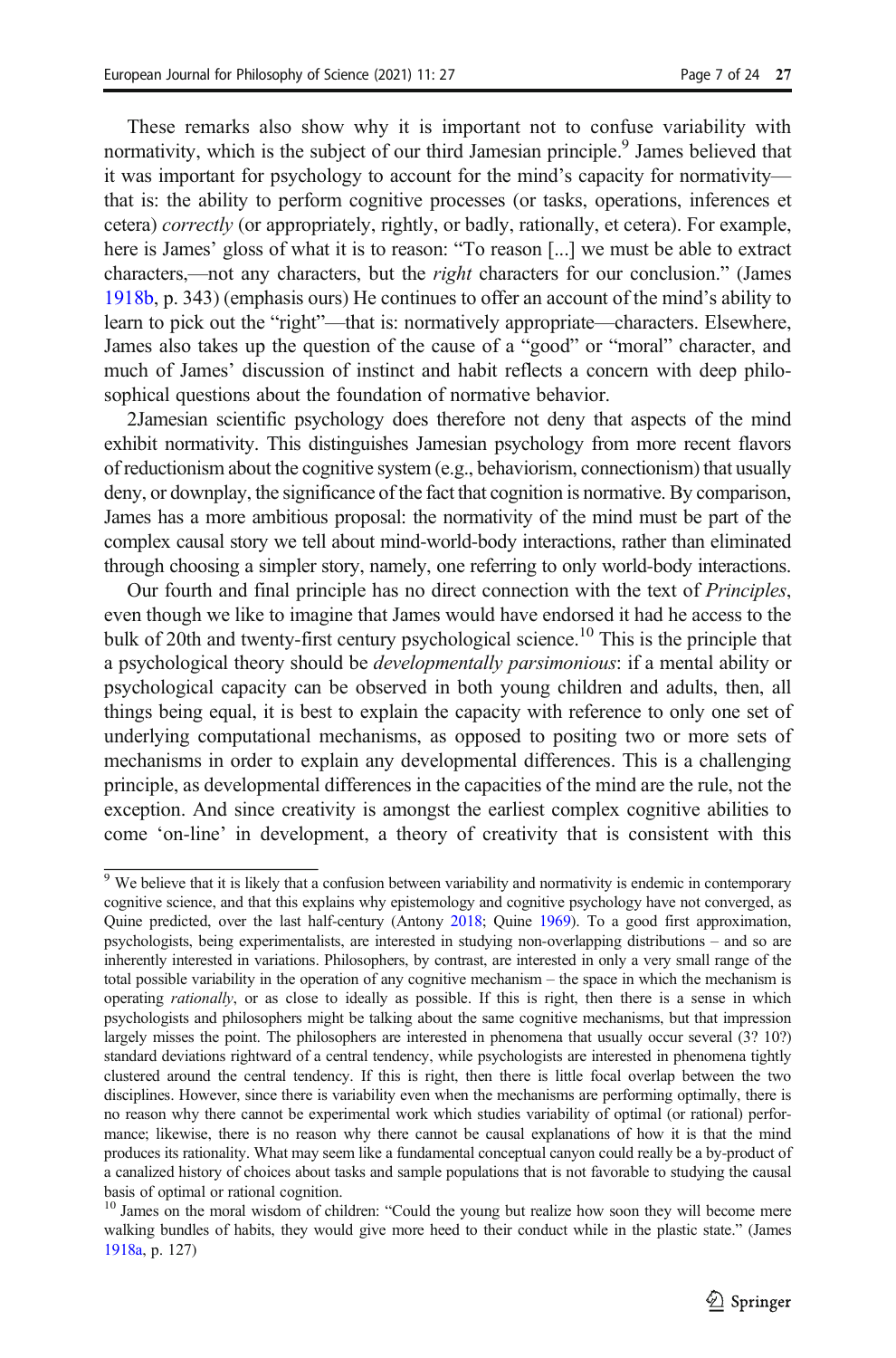principle should, by referring to a single set of underlying causal mechanisms, offer a unified explanation of the nature of creativity in both adults and children.

Thus, collecting them all together, we have the following list of Jamesian principles:

- 1. Psychological science should aim to produce *causal* explanations of the mental phenomena most characteristic of human life, where these explanations situate the relevant phenomena in the physical world.
- 2. Psychological explanations should take into account the natural variability of mental phenomena, as opposed to ignoring it, or analyzing it away.
- 3. Psychological explanations should account for the normativity of mental phenomena, if the relevant phenomena characteristically exhibit normativity.
- 4. Psychological explanations should be constrained by the principle of developmental parsimony: if children have an ability that adults also have, it is better, all things being equal, to explain both sets of abilities by reference to a single underlying cluster of mechanisms, as opposed to two or more clusters of substantially different clusters of mechanisms.

These are the four principles that we aim to satisfy with our theory of creativity. Readers will also soon see that a commitment to the computational theory of mind (Chomsky [2009;](#page-22-0) Fodor [1990;](#page-22-0) Turing 1950) functions in our argument like a fifth principle; we do think that any good psychological theory should have a computational ontology. However, it would be anachronistic to attribute such a commitment to James.

# 3 Against the thesis that novelty, originality, or usefulness are definitive of creativity

Before turning the details of what we think creativity is, we will argue that a sequence of problems imperils any attempt to reduce creativity to novelty, originality, or usefulness. [cf. (Albert and Runco [1999;](#page-21-0) Gaut and Kieran [2018\)](#page-22-0)]. Our argument is that any such attempt is not compatible with the first and the fourth Jamesian principles, plus the computational theory of mind.

This investigation is relevant for two reasons. As we've mentioned, it helps to set up our theory. But it also helps clarify what can and cannot follow from the practice of studying creativity by measuring novelty, usefulness, and/or originality. Indeed, many psychologists can be interpreted as operationalizing creativity as thinking that has one or more of the following properties:

Novelty<sup>11</sup> and/or Usefulness (Amabile [1996;](#page-22-0) Feist [2006;](#page-22-0) Guilford [1950](#page-22-0); Kaufman and Baer [2004](#page-22-0); MacKinnon [1970;](#page-22-0) Runco [2004](#page-23-0); Simonton [2008](#page-23-0);

<sup>&</sup>lt;sup>11</sup> Many experimentalists distinguish between "novelty" and "originality" in something like the following way. Novelty is often measured by the novel uses test which takes something that has a known use (a hammer, a Kleenex) and asks people to put it to new (i.e. nonstandard) uses. Originality means "brand new" as far as that person is concerned, as per Boden's concept of *psychological creativity* (see below). So novel uses are often original uses of non-original things. But sometimes what we want to talk about are original ideas (i.e. ideas that have not occurred before to that person). These are "original" ideas, not "novel" ideas in this schema, because being new ideas, they can't be nonstandard applications of prior beliefs.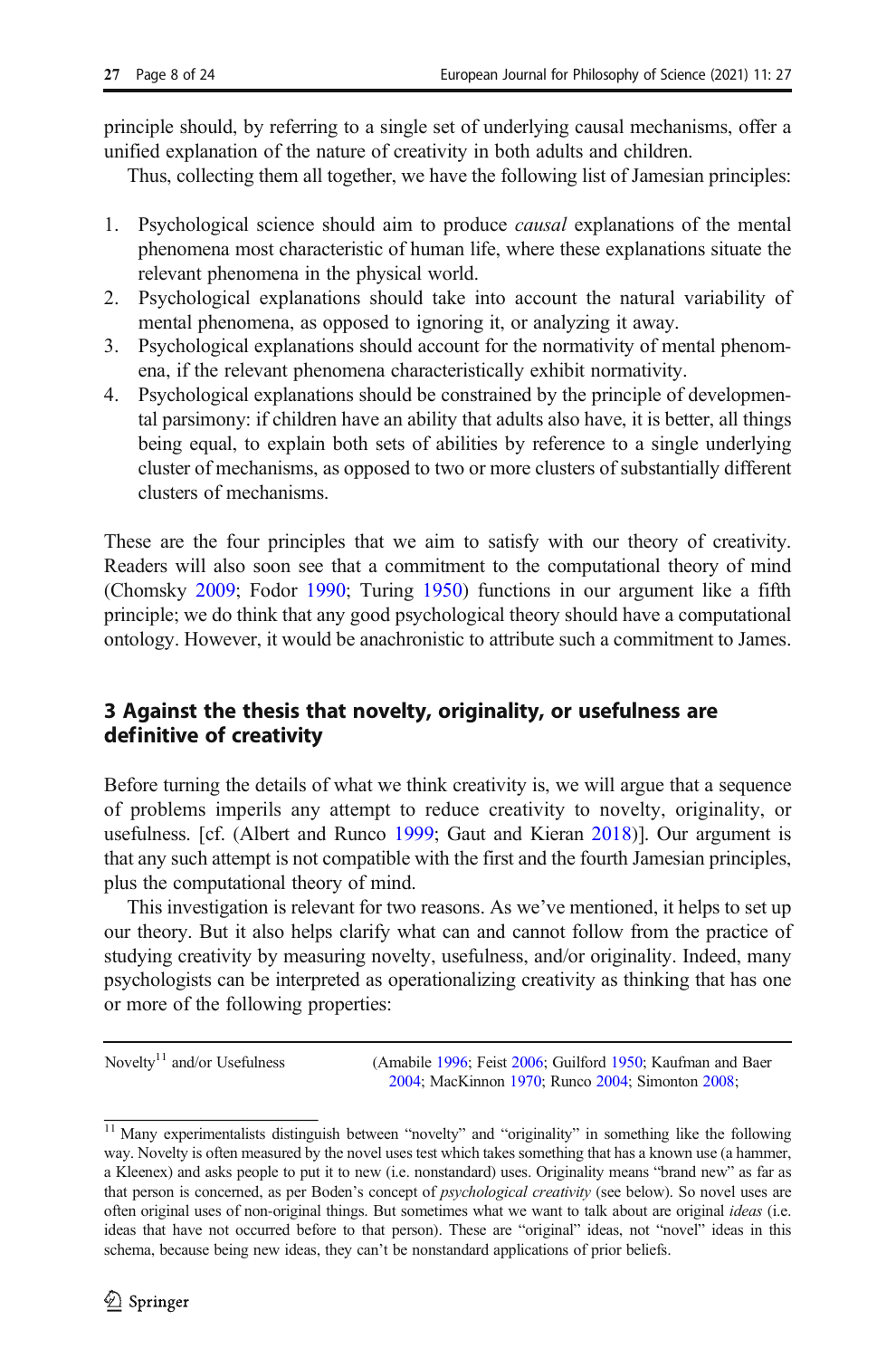|                                                                     | Sternberg 1988; Szen-Ziemiańska et al. 2017)                                                           |
|---------------------------------------------------------------------|--------------------------------------------------------------------------------------------------------|
| Originality                                                         | (Abraham 2013, 2014; Acar et al. 2017; Runco 1988, 2004; Runco<br>et al. 2005; Runco and Charles 1993) |
| Feeling of insight or feeling an "aha"<br>moment, or surprisingness | (Simonton 2018; Thagard 2002, 2019; Thagard and Stewart 2011)                                          |

While we agree that occurrences of creative thought frequently can be characterized by these properties, we aim to show that the thesis that novelty, usefulness, or originality — either individually or in some logical combination — is sufficient for creativity is false, if the computational theory of mind is also assumed, children's creativity is taken as a given, and the first and fourth of our Jamesian principles apply. (Because we will not argue for this claim, we hope you will grant that feelings of "aha" are not individually sufficient for creativity.)

We will illustrate the problems by examining novelty first.<sup>12</sup> The question of how determination of novelty can be caused by psychological processes, for example, how agents realize that some nonstandard use of a familiar object is novel, is ultimately the question of how cognitive processes could compute that some mental representation is novel. Here, the question is how someone's mind could produce a novel thought that is not only novel as far as that agent is concerned – or "to" or "for" that agent, or the computation process that subserves her cognition – but how they can correctly categorize (compute) it as such. Novelty is a relational property. Let w be the content of some mental representation. Then,  $w$  is novel only relative to a set of mental representations the content of which is past examples of things more or less similar to  $w$ . Given that, it is hard to see how a child could compute that a representation of hers is novel without having somewhere in her mind a sufficiently large set of past comparators. That is: computing that some  $w$  is novel cannot be done without having access to a rich store of previously acquired knowledge that serves as input for the relevant algorithms. But this pre-existing knowledge of comparators cannot plausibly be attributed to young children, which means we lack a computational explanation of their creativity.

So, the "novelty-compared-to-someone's-existing-beliefs" definition of novelty does not apply to children. Perhaps a simpler definition of novelty is called for. We could instead say that a mental representation is novel only if exactly the same content does not already exist in a person's memory. To keep things clear, call this second definition of novelty the "not-exactly-the-same-as-something-else" conception of novelty ("NETSASE novelty"). Checking for NETSASE novelty does not require the mind to compute whether something is like, but not the same, as each member of a set of other things. The mind's algorithms only must check for exact sameness. However, if NETSASE novelty is sufficient for creativity, then a random idea generator is creative, and perhaps maximally so. Or, to put the same point another way, there is no difference in the creativity of a completely unexpected one-page solution to the Riemann hypothesis and a page of paper filled with exactly the same number of randomly generated words and numbers.

The reason why a random idea generator is not creative — and thus why NETSASE novelty is not creativity — is that there is a hue of practical rationality to creativity.

<sup>&</sup>lt;sup>12</sup> Since our project is one in Jamesian psychology not metaphysics, we are not concerned with novelty simpliciter but how novelty emerges in the mind and is categorized accurately by both children and adults.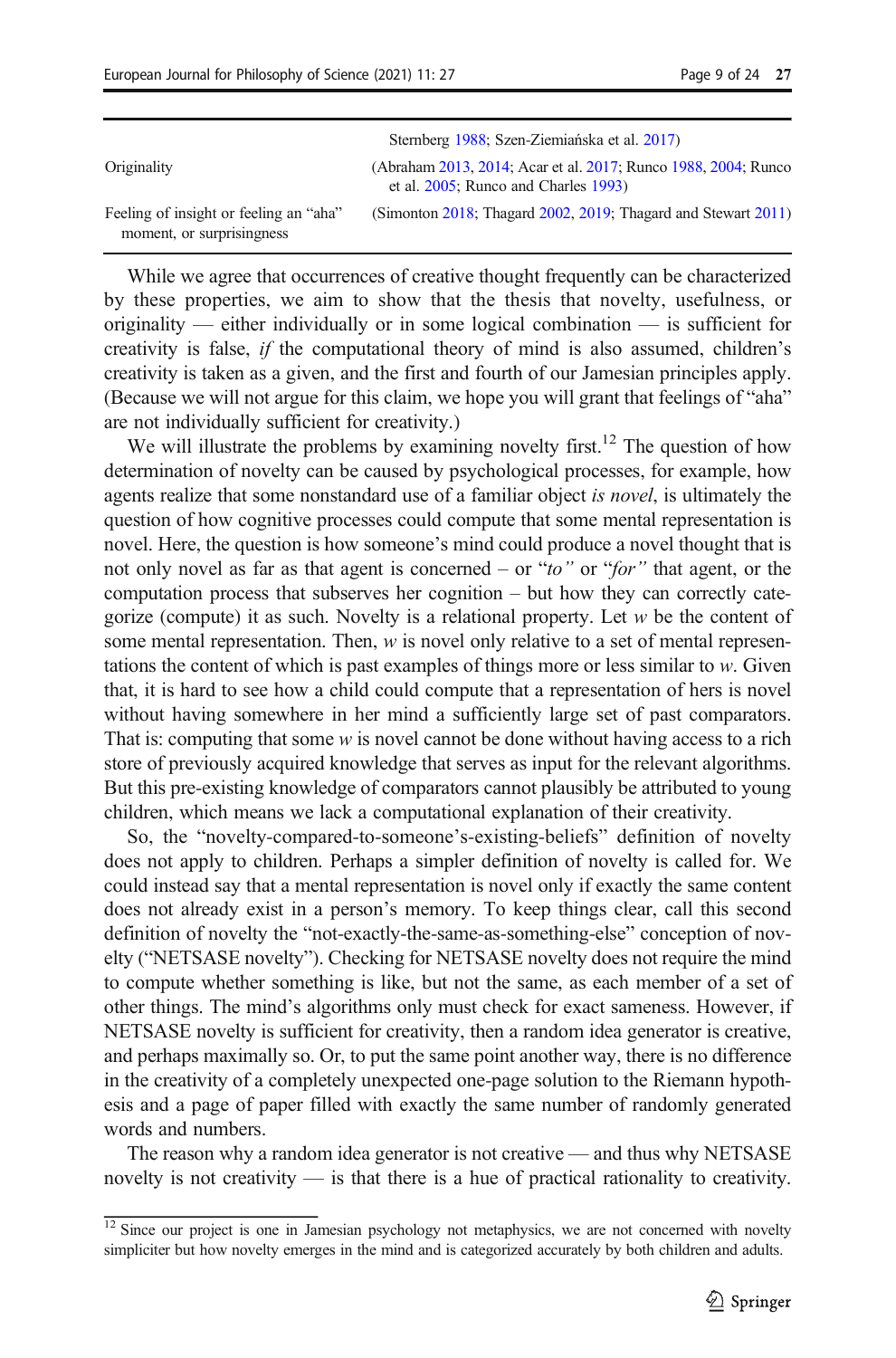Occurrences of creativity frequently have a point or a purpose; they make sense in terms of personal experience, either past or present; or if not that, they make sense in the context or social setting in which they occur. For example, a person rapidly and wildly guessing answers to a technical problem seems to exhibit much less creativity than the person who thinks quietly for a few hours and then comes up with a brilliant solution. These facets of creativity would be rendered mysterious if creativity were just randomness. Again NETSASE novelty is not creativity.

At this point, someone may be tempted to think that these problems can be avoided by saying that it is not, for instance, novelty *alone* that is sufficient for creativity. Instead, it is novelty plus some additional criterion that makes creativity.

That does not help. It is true that many definitions of creativity define it as the joint instantiation of a set of properties. However, in that case we still must account for how it is that a joint instantiation of novelty and  $x$  could be caused by psychological mechanisms that are computational in nature and which do not depend for their operation on mental representations that children most likely lack. It therefore must also be the case that either there is an algorithm which can compute *jointly* the presence of novelty  $+x$ , or, if not that, then an algorithm which computes novelty and another which computes  $x$ , and some further process that fuses the output of these two algorithms together to form a creative idea or judgment. Either way, we do not avoid the problem of imputing to children's mind a computation task that it lacks the resources to accomplish. The proposal that creativity is a complex property with novelty as a necessary component does not help us avoid the question of how novelty can be computed in the mind of a young child.

The same difficulties apply to the proposal that originality is sufficient for creativity. When it is discussed in the psychological literature, originality is operationalized as being stronger than novelty: not merely a novel use of a familiar object, but involving a thought or action entirely brand new as far as that person is concerned. And that is why the same criticism as before applies: originality is also a relational property, so judgements of originality must be based upon some comparison with pre-existing knowledge, and originality is therefore something that a person can accurately detect only after a non-trivial amount of learning. Thus, if originality is sufficient for creativity, then creativity should not be observable in people without the relevant histories of learning. But again, creativity is easy to find in the minds of young children—children, just like adults, can have creative thoughts about topics that they know very little to nothing about.

As before, someone may be tempted to say that there is NETSASE originality, which consists simply in checking whether or not a new mental representation is the same as any existing representation in memory. As before, this would make a random idea generator a creative idea generator — but that is implausible for the same reasons as before. Alternatively, someone may want to claim that creativity is a complex property of which originality is an essential logical component. As before, that still means that a mind still must compute judgments of originality in order to manifest its creativity: a child's mind would still have to compute whether or not some  $w$  is original in order to manifest a creative inference or expression.

Finally, the almost same sequence of problems applies to the hypothesis that usefulness is sufficient for creativity. According to this definition, creativity is not the observation that something is useful made only after something has been put to use.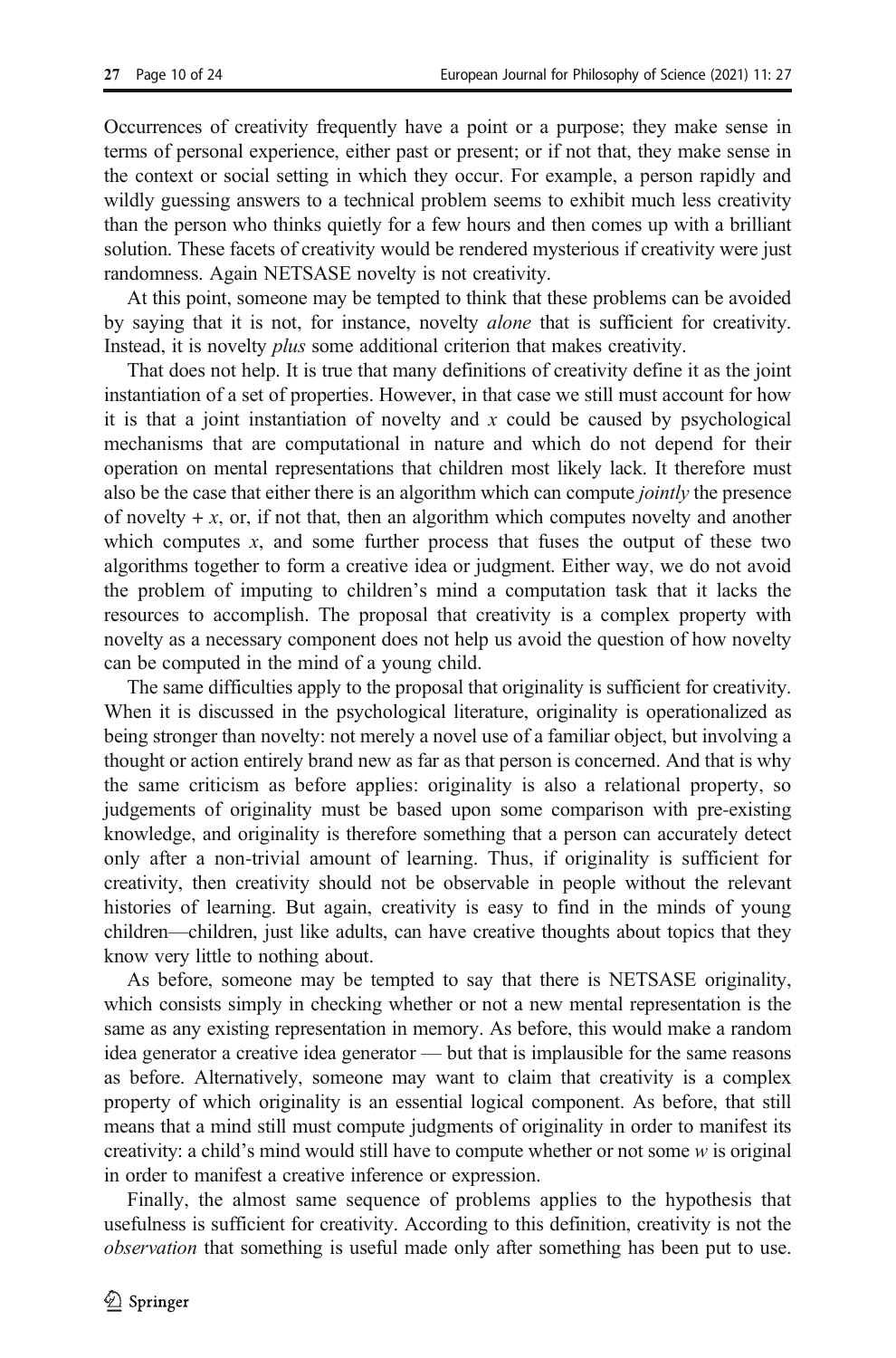Creativity is here the ex-ante insight that something has a particular use: the ability to find one particular use out of the (if you think about it) infinite range of options that exist. The explanandum is the ability to see (before trying) that a stick can be used (not as if, but literally as) a sword. As before, we face the difficulty of working out how a mind without a rich store of prior learning can determine *ex ante* that something is (or is not) useful. If usefulness is sufficient for creativity, then many of the seemingly most creative ideas of young children are not really creative, because children cannot be expected to know what, if any, the potential uses of their ideas are. And this is true even recognizing that much of a child's undirected, seemingly random, is "useful" for her learning — in the sense that, strictly speaking, exploration contributes causally to learning.

If that line of reasoning is unconvincing, then there are other, further objections that can be made against the hypothesis that usefulness is sufficient for creativity. For instance: making usefulness individually sufficient for creativity excludes from the ambit of creative thought most instances of mind wandering (Gray et al. [2019\)](#page-22-0). Furthermore, the history of science provides many examples of scientific discoveries that at the time of their invention did not seem particularly useful but were still considered creative—e.g., Riemannian geometry or the drug Sildenafil (Tiefer 2006; Wiredu 1970). Obviously many creative ideas are useful, but it seems to be a mistake to think that usefulness is sufficient for creativity.

Margaret Boden distinguishes between personal creativity and historical creativity, which she calls "P-creativity" and "H-creativity". A H-creative idea is "one which (so far as is known) no one had ever thought of before" (Boden [2004,](#page-22-0) p. 233), while a Pcreative idea is one that its thinker has never thought of before, whether or not it is Hcreative. All H-creative ideas are P-creative, but most P-creative ideas are not Hcreative. Do the objections above apply to Boden's distinction? They do. Because all NETSASE ideas would be P-Creative ideas, equating creativity with P-creativity, which is the more basic of Boden's two concepts, fails to account for the practical rationality of creativity (see section 5.4 for more on this).<sup>13,14</sup>

It seems to be a mistake to think that either novelty, originality, or usefulness are sufficient for creativity. These conceptions of creativity are not compatible with the first and fourth Jamesian principles plus the computational theory of mind. That said, it may be that the four principles we have set for ourselves are ultimately undesirable for any number of philosophical or scientific reasons. We certainly do not have the space here to say that psychological science *must* follow our Jamesian principles. Still, it is our impression that many psychologists are practicing their science using methods and techniques that are consistent with James' first principle [cf. (Harre [2002;](#page-22-0) Stillings et al. [1995;](#page-23-0) Thagard  $2005$ <sup>15</sup>], and the principle of developmental parsimony should be

<sup>&</sup>lt;sup>13</sup> We nevertheless think that the distinction between P-creativity and H-creativity is important: according to our theory of creativity, an expert is someone whose creativity is frequently H-creative. According to our view, the expert's creativity isn't creative *because* it has never been thought of before. But we still try to capture the underlying insight that inspires Boden's distinction with our distinction between knowledge-seeking and expertise-dependent creativity.

<sup>&</sup>lt;sup>14</sup> Depending on the combinatorics of ideas, the relationship between NETSASE ideas and P-Creative ideas may be much more complicated. As one editor has noted, several very finely grained NETSASE ideas can be lumped together as a single P-Creative idea.

<sup>&</sup>lt;sup>15</sup> Philosophical discussion of the methods of cognitive science are, of course, idealizations. For a reality check, see (Bakker et al. [2012](#page-22-0))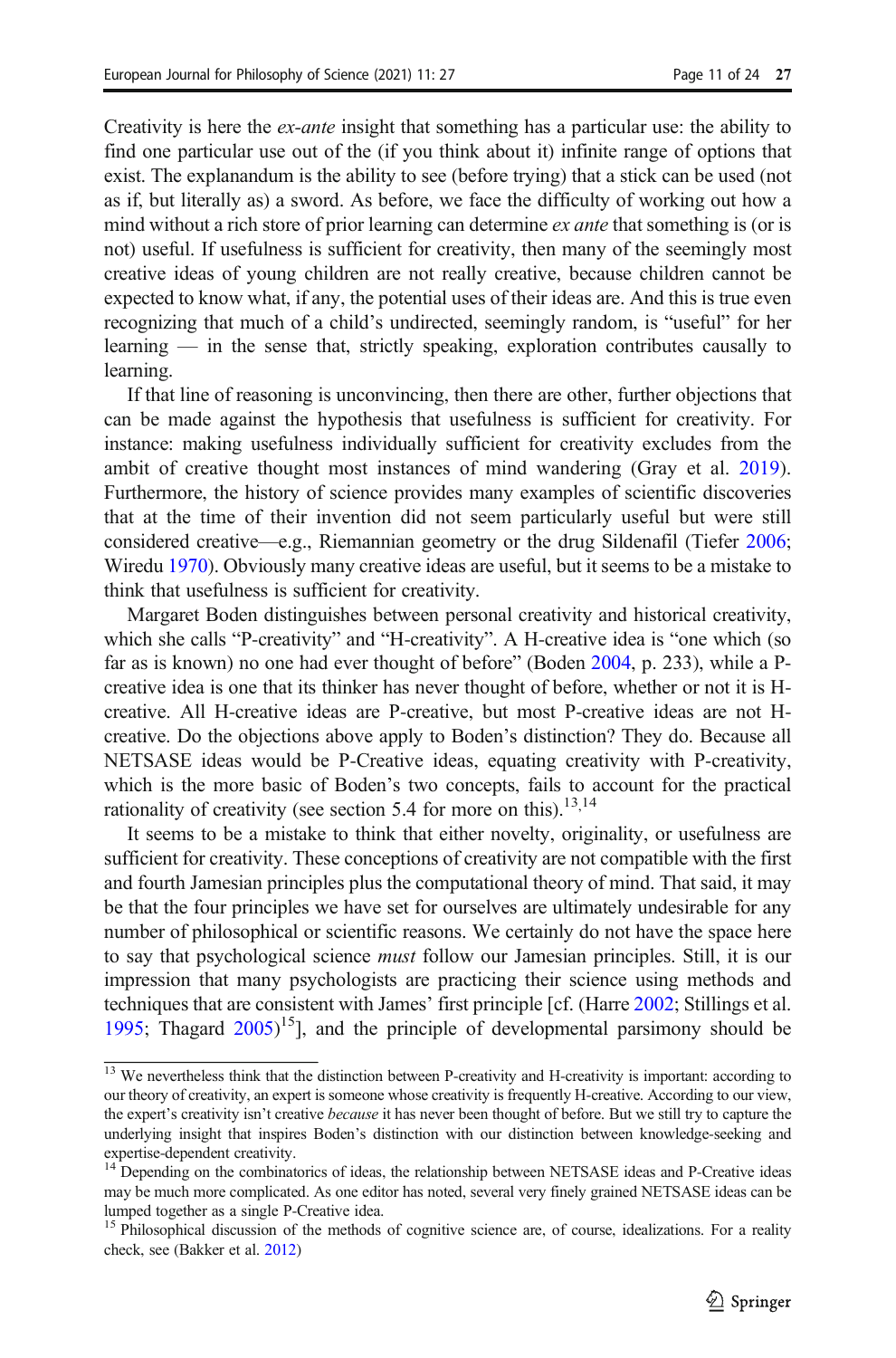attractive to anyone who recognizes the difficulty of establishing any claims about the nature of human cognition using experimental methods. Or, to put this brief defense of the fourth principle differently: one of the reasons to care about how children think is that experimental studies of their cognition ought to be very deeply relevant to understanding the nature of adult cognition because of the high baseline probability that adult cognition is driven by the same underlying computational mechanisms as children's cognition. So, one of the reasons to think that developmental psychology should be in the vanguard of the cognitive sciences is that the relevant computational mechanisms are likely easier — though, not easy — to investigate experimentally in children as opposed to adults.

Indeed, the various strands of our criticism are strengthened if we ignore children's creativity for a second. To measure adults' creativity, NETSASE criteria are also not enough, since random number generators produce output that is novel and original, and usefulness, in the case of adults, is too general of a category to be specific to creativity. The deeper point here, linking our discussion of children's creativity with this mention of adults' creativity is that any measure of creativity needs to be a consequence of a computational theory of mind that characterizes our knowledge and skills. We need a theory of creativity that does not presume too much knowledge of children, nor too little knowledge from adults.

So, any temptation to reduce creativity to novelty, originality, or usefulness generates tension with the precepts of our Jamesian methodology. At this point, the options from here moving forward seem to be:

- Reject some or all of the Jamesian principles presumably at least the 4th principle.
- Reject the computational theory of mind.
- Reject psychological theories of creativity that hold that creativity is generated by cognitive processes that compute the originality, novelty, or usefulness of an idea.

The remainder of this paper consists of an exploration of the third option. We think that the problems surveyed above are avoided by not requiring that the mind *compute* that certain mental representations are either novel, original, or useful — instead, we argue that the minds of children and adults both form creative ideas by computing an idea's posterior probability and projecting its potential value. By exploring the details of how this could happen, we will also show how our theory of creativity can satisfy the second and third Jamesian principles along with the first, the fourth, and the computational theory of mind.

# 4 Knowledge-seeking creativity and expertise-dependent creativity

However, we have one last preliminary issue to deal with. We hypothesize that the creativity of children is caused by qualitatively very similar psychological mechanisms as which cause creativity in adults. But we nevertheless think that connection between knowledge and creativity does exhibit an important developmental pattern: our theory of creativity needs a way of integrating the impact of the fact that adults just know more than children.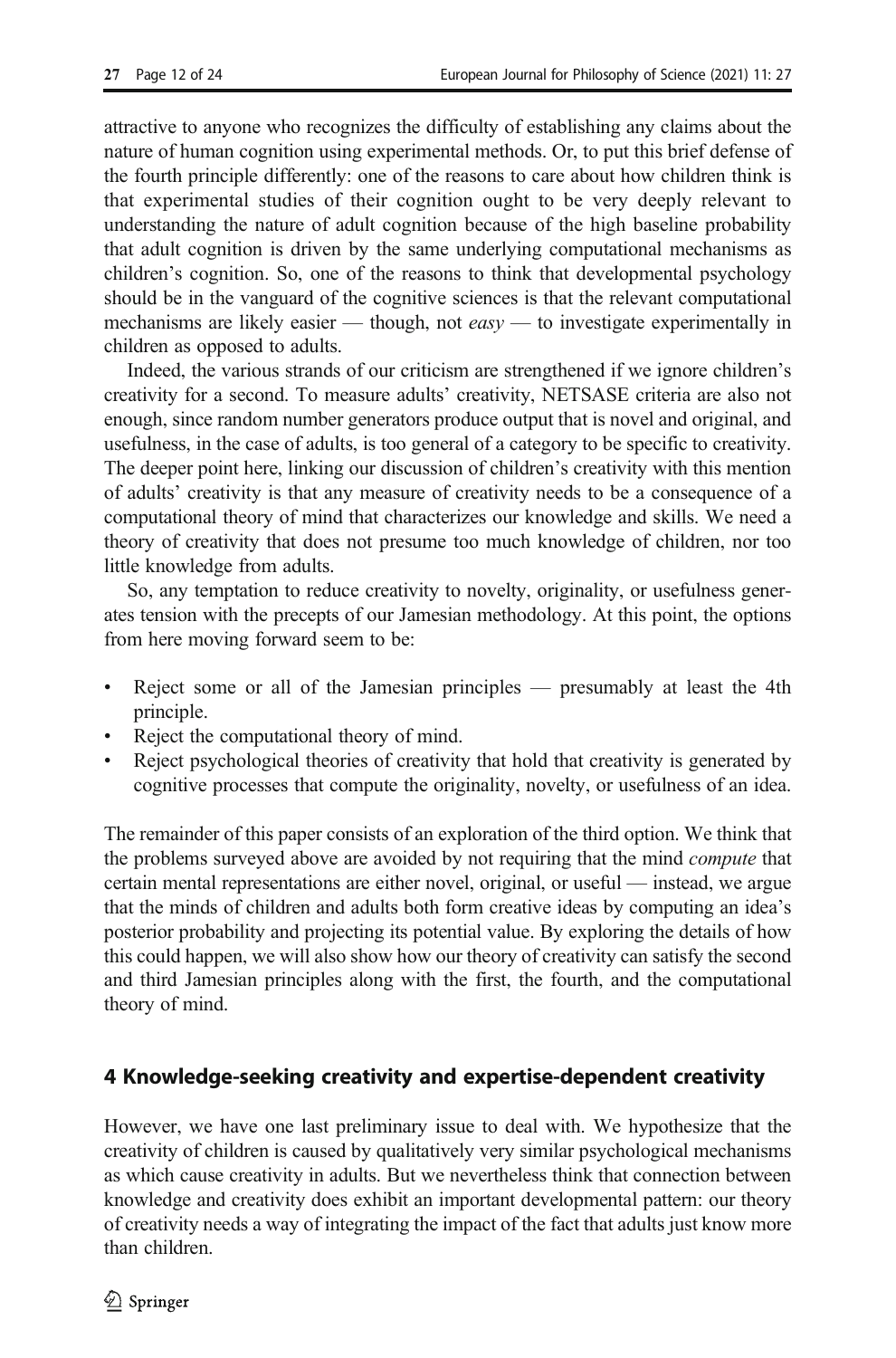We think it is therefore important to distinguish between *knowledge-seeking crea*tivity and expertise-dependent creativity. The idea we are trying to express with this distinction is that creativity both facilitates and expresses learning. Expertise-dependent creativity is defined by cases in which either experience or an accumulation of knowledge causes increases in creativity (creativity expresses learning). Knowledgeseeking creativity is defined by cases in which creativity has the potential to cause learning (creativity *facilitates* learning).

The distinction—which, please note, is not between mutually exclusive or exhaustive categories; some occurrences of creativity are both—is grounded in common sense. For instance, here are some everyday examples of knowledgeseeking creativity:

- & Asking a series of questions which are not linked by any underlying logic but which nevertheless generate a new avenue of inquiry.
- Persisting with an extended complex counterfactual train of thought, in order to search for and hopefully uncover previously unexplored pathways for learning.
- & Assuming that a historically trusted teacher or interlocutor is mistaken about a new piece of information.
- Constructing hypotheses about what ideas or arguments have not yet been considered without carrying out an exhaustive, deterministic search of the available data.
- Inventing a new term, strategy, idea, or hypothesis that can scaffold any of the above occurrences or outcomes.

At a more general level, knowledge-seeking creativity can emerge in contexts where there is no easy route for a learner to acquire knowledge: the learner cannot, for instance, just reason in a stepwise fashion from existing beliefs, or ask an expert, or even just remind herself of a past lesson.

Expertise-dependent creativity is probably what many of the psychologists we listed in the previous section have in mind when they are thinking about creativity. Expertisedependent creativity consists of taking something that is known and deploying it in something other than a mechanical, rote, or literal form. Examples of expertisedependent creativity likely should include:

- The performance of a complex musical masterpiece that is truly original in its manifestation.
- The formulation of a simpler procedure for performing an extremely complicated task — for instance, designing a new surgical technique that accomplishes the same outcome as prior techniques in half the time with half the risk and half the costs.
- & The condensation of hundreds of humanistic insights into a single coherent body of writing, sculpture, or play – or condensing the complex history of a country or era into a captivating piece of written fiction, visual art, or song.
- & Alternatively, the condensation of hundreds of scientific facts into a single coherent body of writing, graph, textbook, or lecture series.
- The crafting of any artwork which almost perfectly balances form with content.
- & The insight that a complex network of equations can be replaced by a single equation.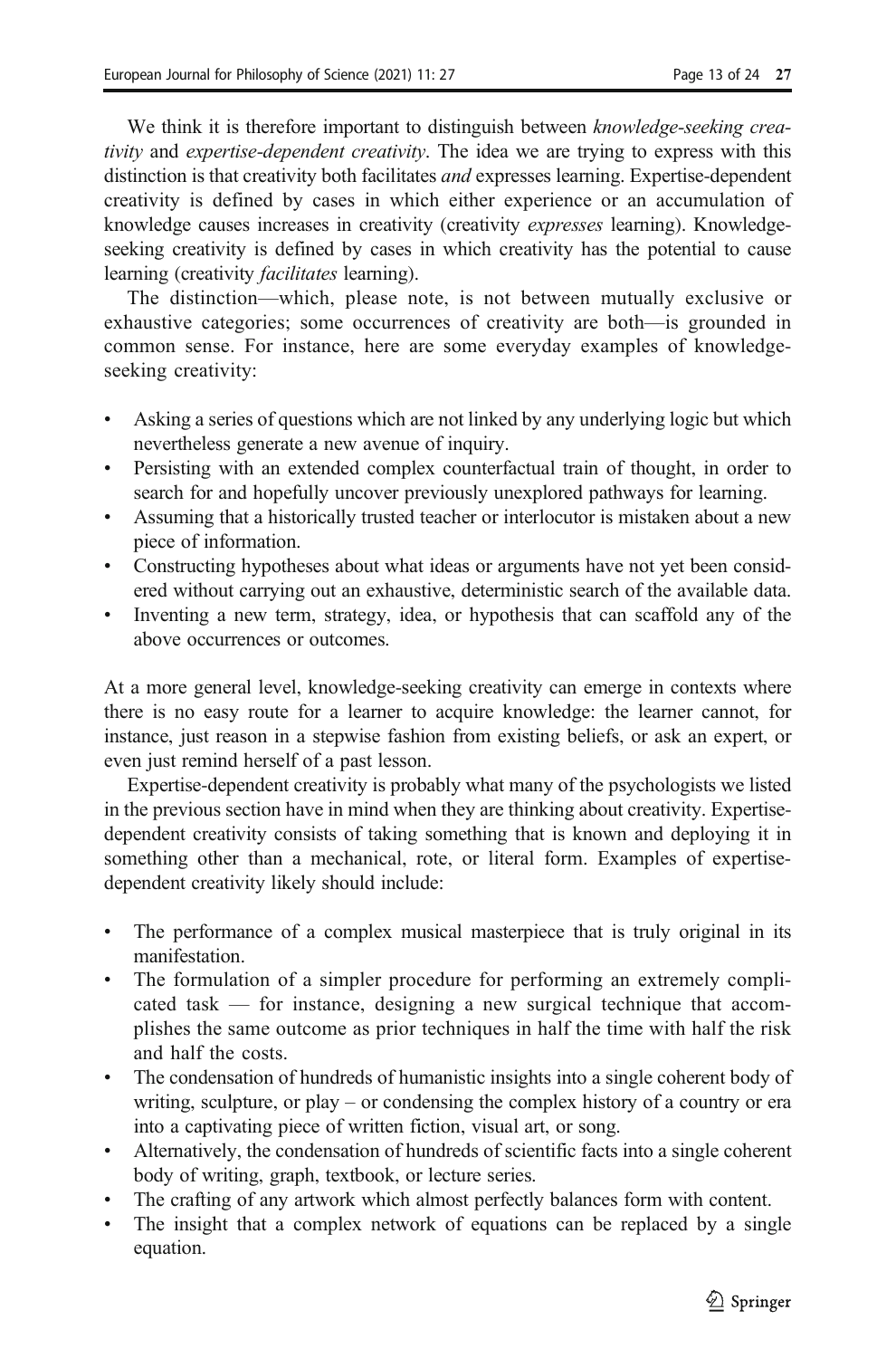The compounding effects on learning that expertise-dependent creativity can produce. Experts often become more creative with more and more practice in their domain of activity.

The first item on this list—musical performance—illustrates rather nicely the distinction between expertise-dependent creativity and knowledge-seeking creativity. Think of the difference between someone learning what fundamental frequencies count as notes by playing around with a piano (and probably annoying nearby listeners) and someone ensuring by listening that their fingers produce the first C# minor chords of a certain Rachmaninov prelude. And then, there are all of the expressions of creativity that fall between these two extremes—expressions of creativity that both are an expression of acquired knowledge and which can generate new knowledge. Plausibly, even Vladimir Horowitz learned something new each time he played Prelude in C#-.

Is there an additional analytic criterion that can be used to better refine our definition expertise-dependent creativity? Yes, possibly — we can repurpose a distinction from an earlier chapter in the history of cognitive science, the competence/performance distinction. We think that a plausible sufficient condition for expertise-dependent creativity is when the distance between competence and performance on some task is shrunk past either some absolute or performancerelative minimum. As most readers know, the competence/performance distinction comes from Chomsky's early work (Chomsky [1965](#page-22-0)): "competence" denotes a person's total understanding of the grammar of any natural languages they can use with minimal fluency, while "performance" denotes acts of putting this knowledge to use by speaking or interpreting other's uses of a shared natural language. In most real-world cases, performances are imperfect expressions of the underlying competence: we may know that "'i' comes before 'e' except after 'c'" holds for most idioms of English, but it does not follow that all of our written "performances" of words with 'i' and 'e' will follow this rule. There is usually a gap between performance and competence, and because of that, we should not assume that flawed performances reflect impartial or degraded underlying competency. Our suggestion is that when some underlying epistemic competence and some occurrent performance are so close to one another that the "gap" between competence and performance is almost eliminated, this is a sufficient condition for the presence of expertise-dependent creativity. This explains why expertise-dependent creativity can take a lot of practice to express, and why it may therefore be the rarer form of creativity.

# 5 An original, useful definition of creativity

Let us now survey all of the desiderata that we have put on the table. Our theory of creativity must be consistent with the four Jamesian principles. It also must avoid the problems noted above for theories of creativity which make novelty, usefulness, or originality sufficient for creativity. It must be able to explain how knowledge-seeking creativity and expertise-dependent creativity can arise from the same set of underlying cognitive mechanisms. The remainder of this paper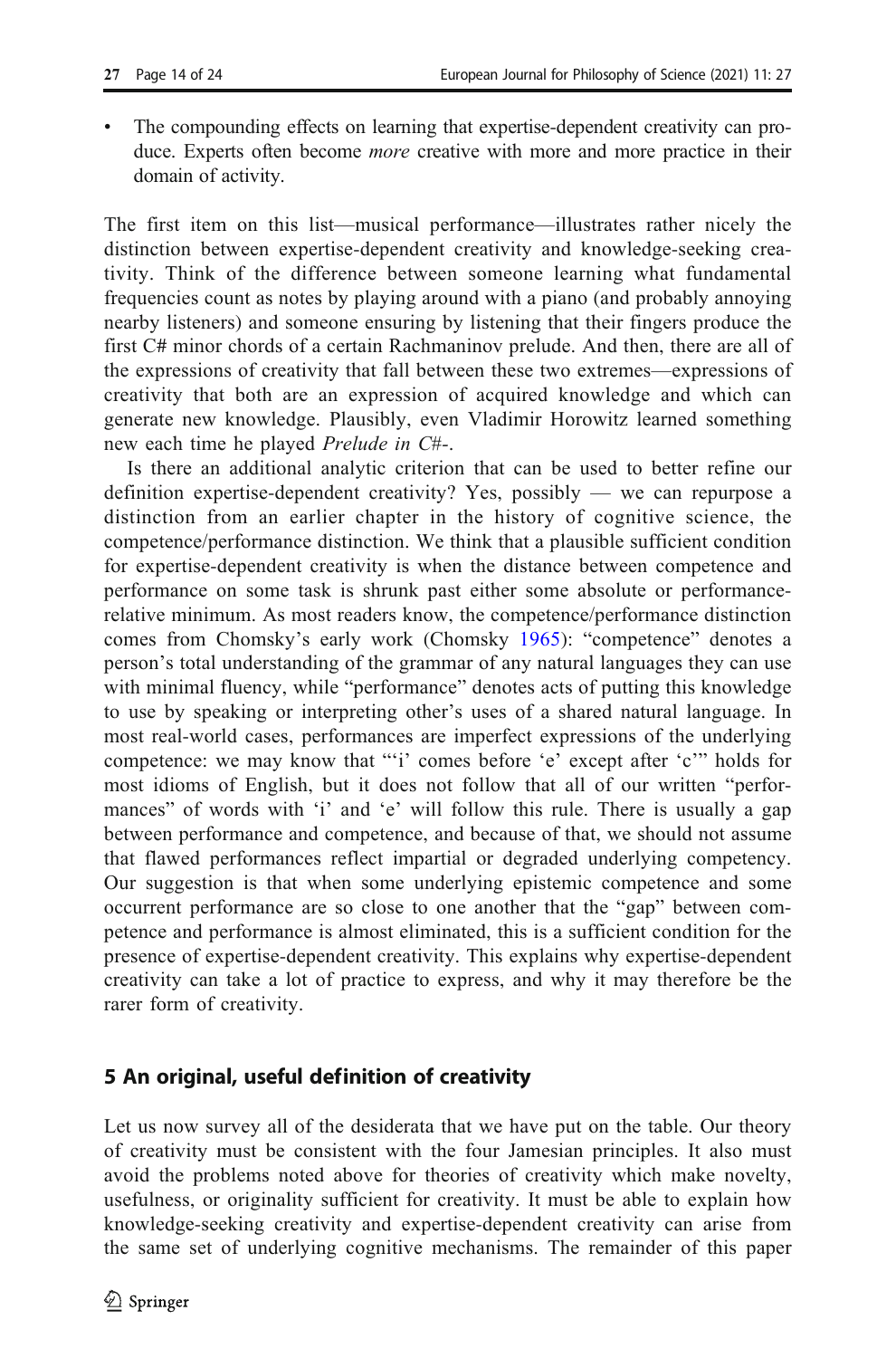shows how the resources of rational constructivism can generate a theory of creativity that satisfies all these demands.<sup>16</sup>

The simplest place to start is with our rational constructivist theory of creativity. To wit:

A creative idea is a mental representation caused by a creative psychological process, and

A psychological process is creative when it constructs potentially valuable improbable mental representations.

In cases of knowledge-seeking creativity, what makes the constructions valuable is that they can facilitate learning.

In cases of expertise-dependent creativity, what makes the constructions valuable is that the constructions are virtually "gapless" performances of some underlying expertise.<sup>17</sup>

As you can see, three analytic concepts constitute the core of our theory: construction, valuable, and improbable. The next four subsections use the resources of rational constructivism to explicate each of these concepts, showing thereby how our definition of creativity can be derived from rational constructivism.

### 5.1 Rational constructivism

Recall from the introduction that, according to rational constructivism, there are three cognitive mechanisms that are the causal basis of all learning: language acquisition and symbolic/lexicalized cognition, Bayesian induction and hypothesis selection, and constructive thinking.

Language acquisition provides cognition with a constantly growing library of symbolic structures and templates that can be used to encode information. Language also places a constraint on the repertoire of symbolic representations that are available to the mind, ensuring that two speakers of the same language share many of the same thoughts and ideas.

Bayesian learning refers to a cognitive mechanism that can support drawing increasingly reliable inductive conclusions from evidence provided by experience. Bayesian learning is hypothesized by rational constructivists to play an important role in belief fixation, such that the cognitive representations with a sufficiently high posterior

<sup>&</sup>lt;sup>16</sup> A clarification for the philosophers reading this paper: we are trying to develop a philosophically sophisticated scientific explanation of creativity. So, our theory illustrates one way of bringing together a computational theory of cognition with an explanation of creativity — this is hardly the only way of uniting the two. Philosophers will be able to imagine alternatives. The key question in evaluating these alternatives is whether or not they are entirely hypothetical, or plausible conditional upon at least some experimental data.

<sup>&</sup>lt;sup>17</sup> A reviewer offers the following counterexample that is helpful to consider as a way of clarifying our proposal: "Consider someone who practices mental arithmetic until they are at world-leading levels at it. The person has shrunk the gap to a minimum, but they are not in the least creative: they are outstandingly good at a rote activity. The competence / performance condition may be sufficient for some types of expertise, but it is not sufficient for creative expertise." While we are grateful for the example, we do not think that this is a counterexample. The mathematician's ability is not a case of creativity because the expression of worldleading arithmetical skill is not improbable because it is rote.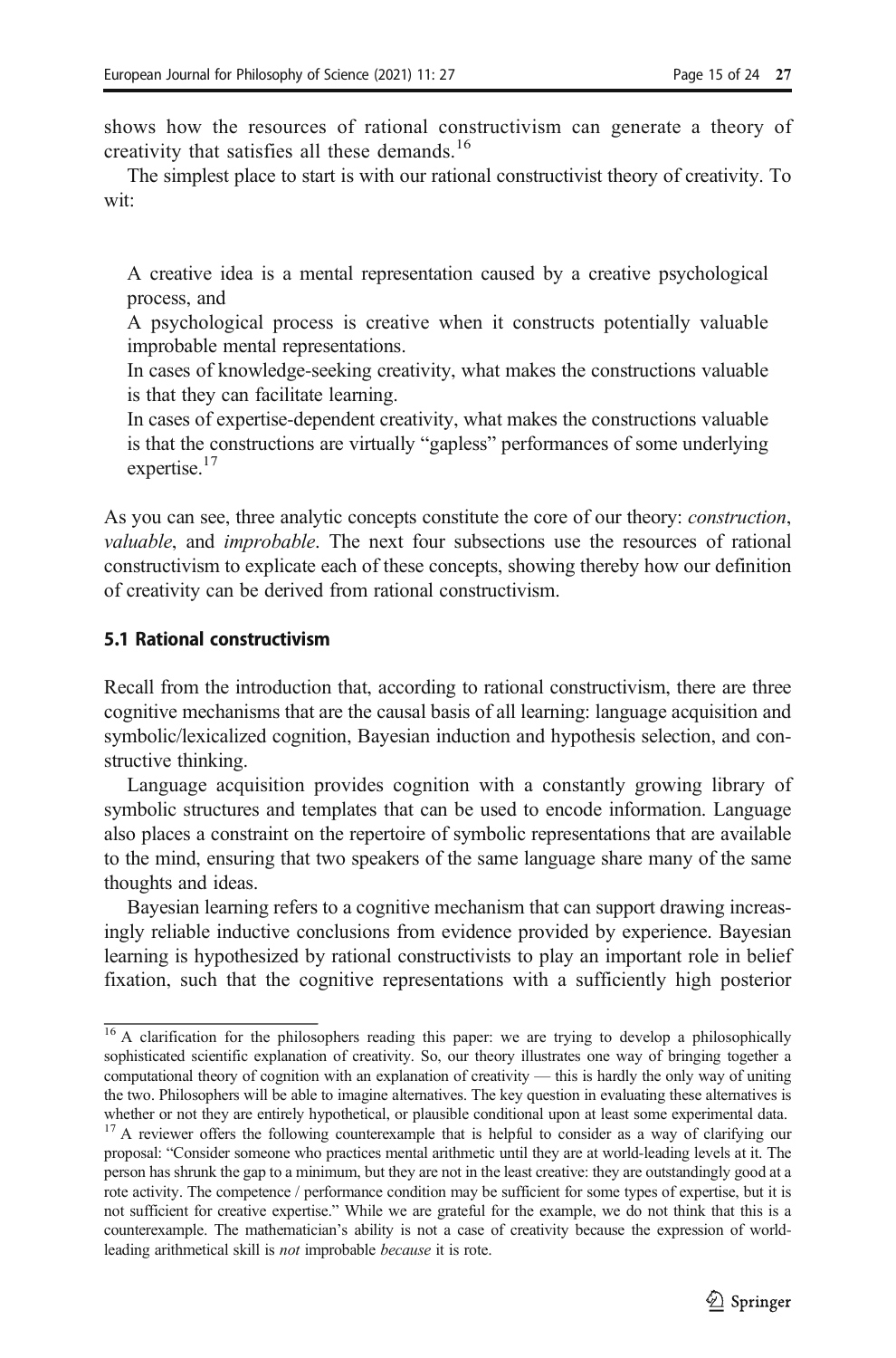probability conditional upon available evidence typically become beliefs. The function of the Bayesian cognitive mechanism, then, is to compute posterior probability, and importantly for what follows, it also can be used by the cognitive system to screen for highly improbable representations.

Finally, there are the mechanisms which constitute the mind's faculties of constructive thinking. Bayesian reasoning can, by hypothesis, only sort and filter cognitive representations in terms of their relative probability—it cannot be a source of new information. Constructive thinking provides this function, as the capacity for constructive thought refers to the ability to formulate novel explanations, imagine alternative causes and effects, draw analogies and create metaphors ex nihilo, engage in deeply counterfactual thought experiments and, generally speaking, enlarge the mind's cognitive repertoire by creating new information that can form the basis of any number of different kinds of mental representation (Gendler, [2000](#page-22-0); Gentner & Hoyos, [2017;](#page-22-0) Lombrozo, [2012](#page-22-0), [2020](#page-22-0)).

It is important not to confuse any operation whatsoever of the mind's constructive faculties with creativity. Returning to an idea mentioned in section 3, the production of NETSASE novel or NETSASE original mental representations is not *ipso facto* a manifestation of creativity. As we have said, we are sceptical that a random concept or hypothesis generator that could produce a limitless amount of NETSASE novel or original concepts is thereby creative. The problem is that a random new information generator would not be able to produce output that is often sufficiently practically rational.

Indeed, one of the strengths of our account of creativity is that it provides a simple, computational explanation of creativity's normativity. But before turning to this explanation, we want to first provide our analysis of how improbable constructions can enter the mind.

#### 5.2 The origins of improbable constructions

The most basic way that the improbable constructions that eventually form a person's creative ideas can come into existence is by way of operations joining sufficiently improbable combinations of existing ideas. The process has two steps. Existing ideas are combined in imagination to form new ideas, which are then evaluated relative to some specification of improbability by the Bayesian mechanisms.<sup>18</sup> One or more ideas then emerge as the relevant improbable idea(s).

But it would be a mistake, however, to think that combinations are the only source of improbable ideas. Rational constructivism allows there to be many, many other routes by which information can be added to the cognitive system: learning new words and concepts; mental processes like simplification, reframing, and abstraction; sustained mind-wandering, whether in isolation or with other people; constructing a paracosm; engaging in wordplay; imperfect imitation; and so on. It is now easy to think about how ideas and thoughts that have varying amounts of relatively low posterior probability beliefs at a time can nevertheless become fixtures in a person's thinking for

<sup>&</sup>lt;sup>18</sup> Here, our theory of creativity overlaps with "first-generate-then-evaluate" theories of creativity. However, we think that there are different kinds of creativity (there is knowledge-seeking and expertise-dependent creativity, at least), as well as a broader range of mental representation constructing processes.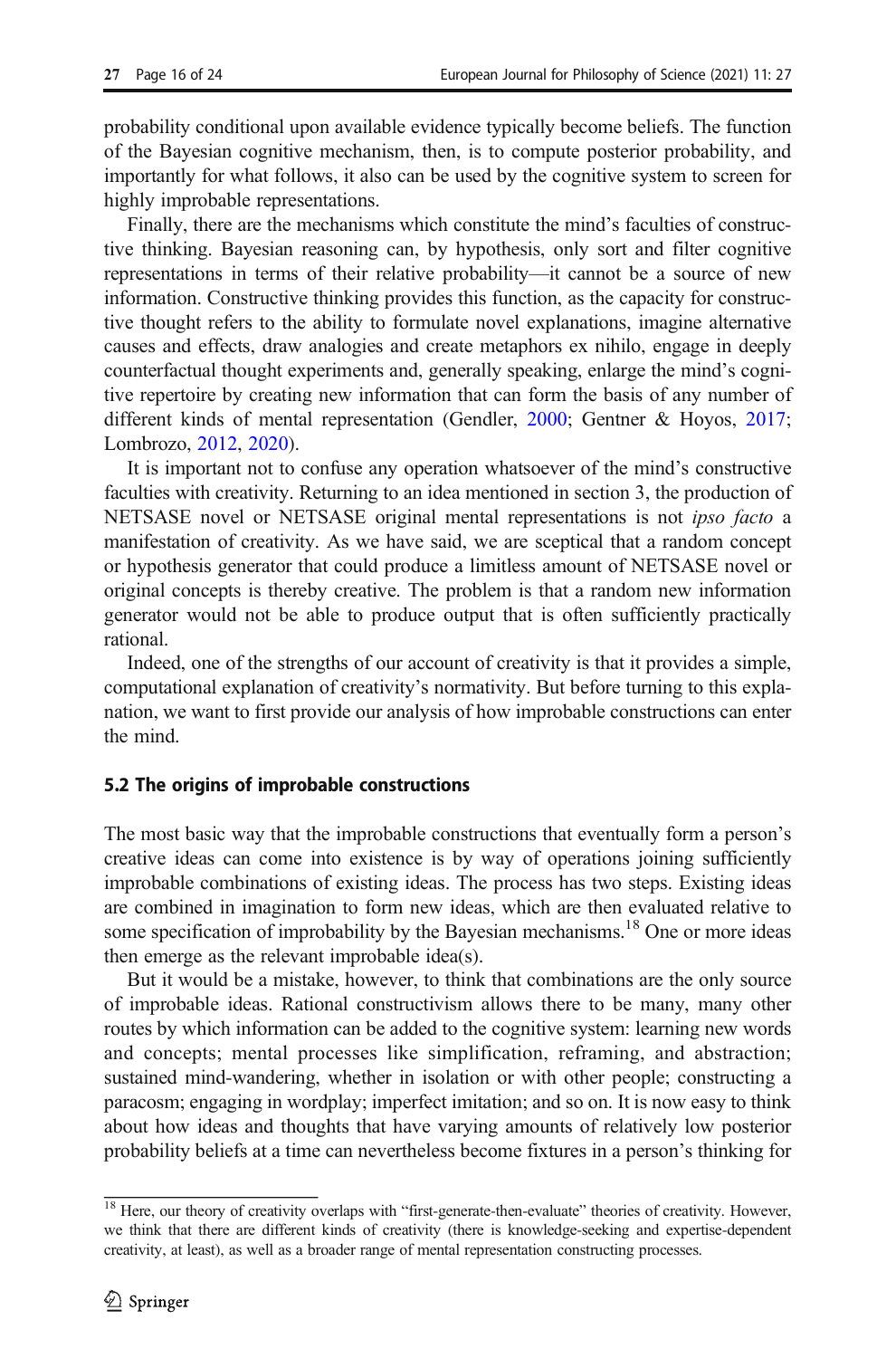a time (Denison and Xu [2019](#page-22-0); Kushnir et al. [2010](#page-22-0); Schulz [2012](#page-23-0); Tenenbaum et al. [2011;](#page-23-0) Xu 2011; Xu and Kushnir 2012; Xu and Tenenbaum 2007).

However, one of the ways that rational constructivism distinguishes itself from other theories of cognitive development is that it makes room for NETSASE novel mental representations (even though we also think that NETSASE novel mental representations are not *ipso facto* creative). These are ideas that are not constructed by *entirely* computational processes—since, plausibly, computational processes must, at bottom, implement logical rules, and this means computational processes must ultimately consist in transformations of existing information structures into new information structures where, crucially, the output structures share at least some information with the input structures. But it does not follow that even proponents of the computational theory of mind cannot allow that NETSASE novel information either enters or constructs the mind; it is just that the mechanisms which produce such mental representations cannot take computational input. The relevant mechanisms are best thought of as transducers (mechanisms that convert signals from one format to another), not processors (mechanisms that generate new constructs by performing logical operations on a set of information).

This is not as odd of a proposal as it may at first seem. Here, an analogy with the random number generator found in most digital computers is helpful, since the function of these devices is to, quite literally, inject information into computational systems that the systems cannot produce themselves. Because computers are deterministic machines, they cannot be programmed to generate random sequences of numerals. Random number generators overcome the problem of providing computers with random input by "harvesting" stochastic information and converting it into electrical signals that are then treated as digital information by a computer. RAND's famous book A Million Random Digits with 100,000 Normal Deviates, first printed in 1955, was produced by an "electronic roulette wheel" that operated this way:

A random frequency pulse source, providing on the average of about 100,000 pulses per second, was gated about once per second by a constant frequency pulse. Pulse standardization circuits passed the pulses through a 5-place binary counter. [...] A binary-to-decimal converter was used which converted 20 of the 32 numbers (the other twelve were discarded) and retained only the final digit of two-digit numbers; this final digit was fed into an IBM punch to produce finally a punched card table of random digits.<sup>19</sup> (A Million Random Digits with 100,000 Normal Deviates [1955](#page-21-0))

Likewise, it is possible that novel information enters the cognitive systems by way of transducers the function of which is to convert the stochastic properties of dynamic perceptual, physiological, or neurophysiological processes into NETSASE novel content for the mind's computational processes to subsequently act upon.

<sup>&</sup>lt;sup>19</sup> RAND has placed the book online. In the foreword to the digital edition, they offer the following commentary to their readers: "A humorous sidelight: The New York Public Library originally indexed this book under the heading 'Psychology.'".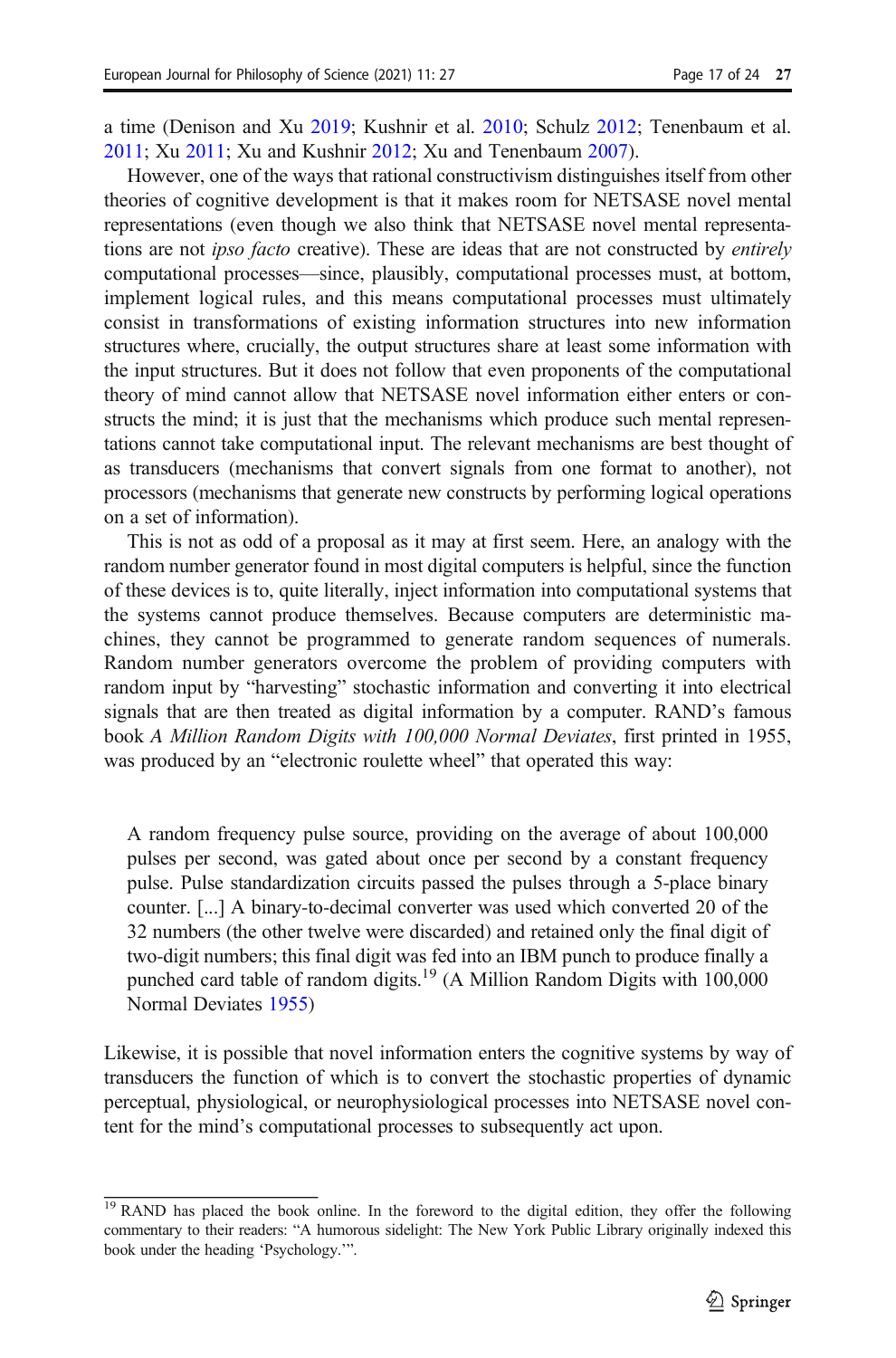The possibility of these strict-novelty-supplying transducers also shows that we need to make explicit a distinction that has been implicit in some of our arguments above. We need to distinguish between mental representations (constructions) that are NETSASE novel (or original) because they are not caused to become part of the inventory of a mind by the computational transformation of either perceptual data, interoceptive data, or existing cognitively embedded information, and mental representations that are novel (or original) because they are produced by an algorithm that searches existing cognitive information, and then constructs a new mental representation on the basis of some comparison with the contents of the stored information. Above, we argued that the latter kind of novelty (or originality) is hard to impute to children; the former does not face this problem. Our contention is that neither kind of novelty or originality is sufficient for creativity.

This distinction is worth pausing to consider a bit more, as it could explain why psychologists have previously concluded there is an important connection between creativity and novelty or originality. It could be that the root of most creative ideas are mental representations that first enter the mind as NETSASE novel constructions—but that is a very different commitment than taking on the thesis that novelty or originality, strict or not, is sufficient for creativity.

So much, then, for the metaphysics of the construction of mental representations. We should now say more about the role that a Bayesian inferential mechanism could play in generating creativity. A cognitive device that is able to implement something like Bayes's rule to calculate the posterior probability of a proposition (or the probability of each of an ordered n-tuple of propositions) automatically generates information that can be used to sort highly-probable propositions from low-probability propositions [cf. (Denison and Xu [2019](#page-22-0))]. As we have said, rational constructivism holds that the propositions with the highest posterior probability tend to become beliefs. But it does not follow that the low-probability propositions have no use in the economy of the mind. A proposition that has a sufficiently low posteriori probability conditional only upon a person's existing beliefs is a belief that is likely to be useful for either further validating existing beliefs or, what may be better in the long run, adjusting the probability assigned to certain beliefs by placing them into a broader web of probability relations.

It is easiest to first link these observations with knowledge-seeking creativity. This creativity helps a mind avoid getting trapped in local maxima, helps a mind ensure that it has a rich library of alternative explanations to draw upon, and helps a mind ensure that it is not relying on exactly the same strategy time and again in order to generate learning. But the same observations also can be connected with expertise-dependent creativity as well. The ability to construct an improbable representation that is nevertheless an expression of an underlying expertise is a way of ensuring that the eventual performance is truly original—and this can have benefits that are analogous to those that we have just noted can flow from knowledge-seeking creativity. Out of these combinations can come things that to common sense seem to be most paradigms of creativity: unexpected but clever design for an experimental protocol, an awe-inspiring performance of Bach's chaconne in D, or a new interpretation of pad thai that help groups avoid gustatory cul-de-sacs.

So, creativity may start with NETSASE novel mental representations—but, crucially, in our analysis, a person's cognitive system does not have to categorize them as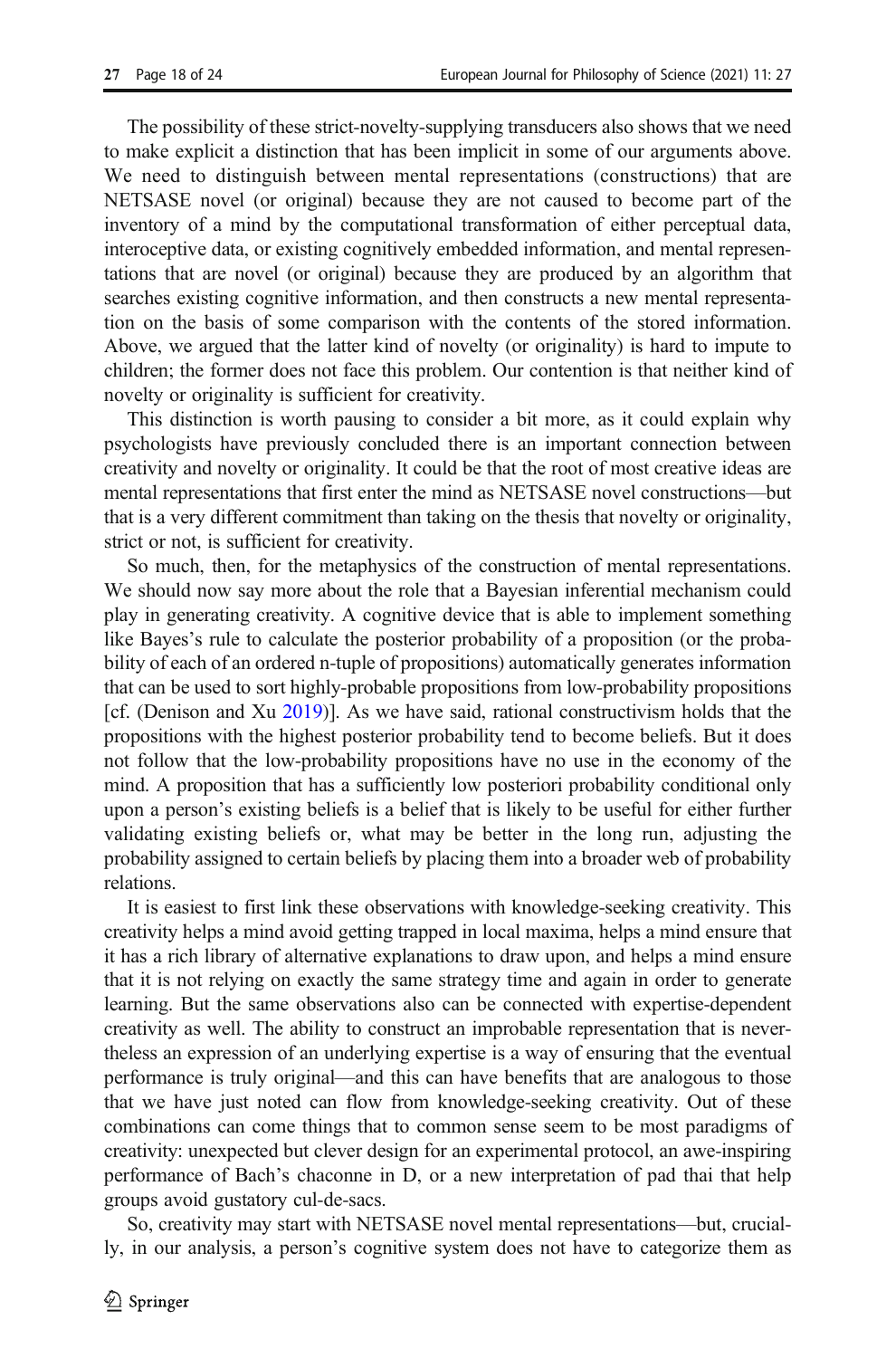novel. Instead, all that is required is that the cognitive system be sensitive to the fact of their occurrence, and thereafter be able to make a projective inference about whether a new mental representation is potentially valuable. This inference could be a simple inductive inference that reflects memories of the earlier beneficial effects of taking new ideas seriously.

#### 5.3 Creative rationality

We have now shown how rational constructivism can explain *construction* and *im*probable. We turn now to valuable.

Here, our analysis of the normative value of creativity is instrumental. Something is instrumentally valuable if it can cause or influence the probability of the occurrence of something else that is valuable. Accordingly, we think that creative ideas are valuable to the extent that they either facilitate learning (which itself is valuable; a claim we take can be entered without further argument) or facilitate the expression of some kind of cognitive output that has some other kind of value (aesthetic, mathematical, pragmatic, hedonic). A creative process is therefore valuable to the extent that it produces either, or both, of these two kinds of outcomes.

There is one particularly valuable by-product of creative thinking that we want to highlight. We have termed this by-product "cognitive agency" (Fedyk and Xu [2018\)](#page-22-0); it is what can happen when knowledge-seeking creativity and expertise-dependent creativity converge and subsequently reinforce one another. In such cases, a learner's past learning about how to learn has reached such a state of refinement and potential that the person is able to use their knowledge to frame unlikely ideas that nevertheless facilitate future learning. When a person knows enough about learning that they are able to take control of their own learning and thereby *increase* the efficacy of their subsequent learning, they have cognitive agency. Put more simply: someone with cognitive agency has enough experience "learning to learn" that they *know* how to learn.<sup>20</sup>

Another way of putting the idea here is this. As expertise in a domain grows, the learner also gains expertise in how to grow their expertise effectively and productively. Familiar examples are how pianists' performances of a particular piece over many concerts increases the efficiency of subsequent practicing, or how past experimental failures can lead biologists to more and more ingenious experiments. One could say that 'exploration' becomes much more directed, intentional, and effective in experts, compared to children, and this results in deeper and more productive creativity, eventually culminating, sometimes, in cognitive agency.

So, creativity is valuable because it can lead to cognitive agency. Nevertheless, it is a mistake to think that that is the only important normative dimension to creativity. Because of our instrumental approach to normativity, it is possible to treat the variability inherent in much of the mind's creative computational processes as the basis of

<sup>&</sup>lt;sup>20</sup> An important clarification: we do not mean that they know how to learn in a domain-general sense. Someone achieves cognitive agency with respect to playing the piano when they have spent enough time practicing piano (learning to learn to play the piano) that they sooner or later know how to keep learning. The process of learning searches from being exploration-like to being intentional and directed. Crucially, this does not mean that learning is thereafter path-dependent: the value of introducing intentionality here is that the learner can recognize that she has reached a local maximum, and can thereby switch strategies or areas of effort by making good (i.e. epistemically productive) choices.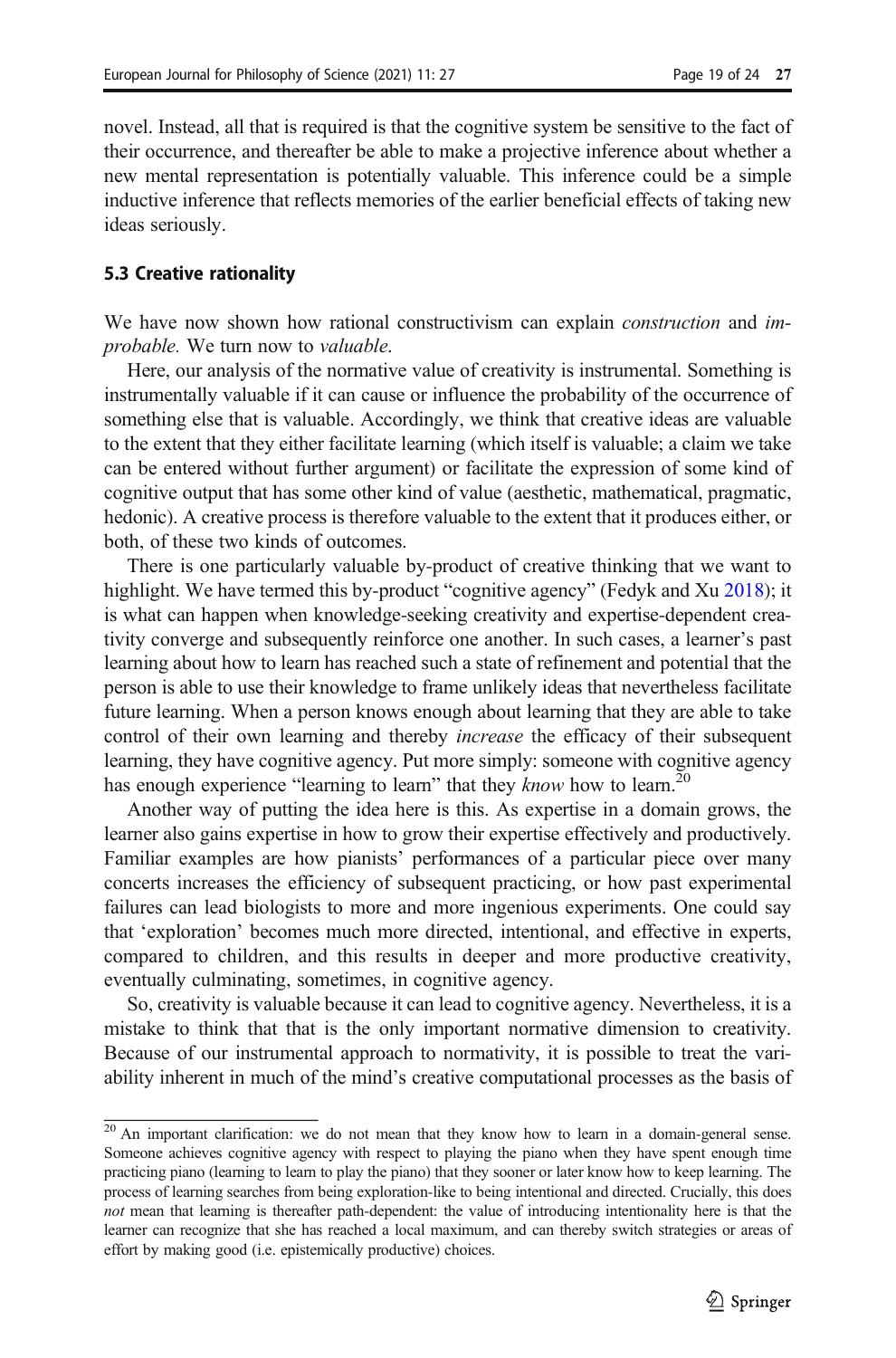an explanation for how the mind both succeeds and fails to manifest valuable ends of many different kinds.

Here is how the story goes. According to rational constructivism, cognition emerges out of an interaction between three fundamental learning mechanisms. Each of these mechanisms exhibits its own characteristic variations and dynamics, and this fact serves to dramatically amplify the total number of causal interactions that rational constructivism's three mechanisms can produce. But out of all of these possible interactions, only a small fraction will be either conducive to learning or conducive to producing constructs that are valuable for some other reason than their potential to produce knowledge. Moreover, the variability of the operations of each of the three fundamental mechanisms *expands* the total number of possible causal interactions and is therefore a key element in rational constructivism's explanation of the cognitive system's normativity—sometimes the mind is able to achieve rationality because of, not in spite of, variability inherent in the operation of its most fundamental cognitive mechanisms.

So, when we say that creativity requires the production of "potentially valuable" mental representations, by this we mean that the mental representations may either be actually valuable (because they are a realization of cognitive agency, say), or they may lack any value but nevertheless be produced by interactions between the mechanisms posited by rational constructivism that are like the interactions which typically do produce mental representations of value. Not all of van Gogh's paintings are of equivalent aesthetic value; but they all arose out of interactions between the same set of underlying computational mechanisms.

With that clarification in mind, let us return to the idea that, sometimes, knowledgeseeking creativity and expertise-dependent creativity converge, yielding cognitive agency. Metaphysically speaking, cognitive agency is a subset of the total set of possible interactions between the learning mechanisms posited by rational constructivism. But because they are a subset that is different from the subset which defined cognitive agency, they can be characterized as exemplifying its own sui generis normative category, that of creative rationality. Put more succinctly: creative rationality is what creativity exhibits when it causes or sustains cognitive agency.

"Rationality" is not an easy term to import into contemporary cognitive science. Amongst philosophers, it can usually mean one of three things. Rationality is *normative* in the sense of defining a set of regulative ideals: certain logical or statistical or inferential principles dictate how one should think, and someone is rational to the extent that their thinking conforms to these ideals. Rationality is *descriptive*: a set of regulative ideals really describes how people actually do think. Rationality is *constitu*tive of thought; conformity to some of the regulative ideals of rationality is, at least in part, just what it is to think (Rescorla [2013](#page-23-0)).

What we want to do is lean on the 'normative' and 'descriptive' meanings of rationality here and say that some occurrences of creativity exhibit creative rationality to the extent that they satisfy certain regulative ideals related to epistemic development. The relevant regulative ideals, however, are not principles of logical or statistical inference. Instead, the creative rationality manifest by facilitating cognitive agency and so the patterns of creative thinking most likely to count as patterns of creative rationality will include such things as patience, open-mindedness, attentiveness to detail, tolerance of contradiction and paradox, curiosity, and even playfulness — for these can all cause low-probability and therefore likely initially surprising ideas to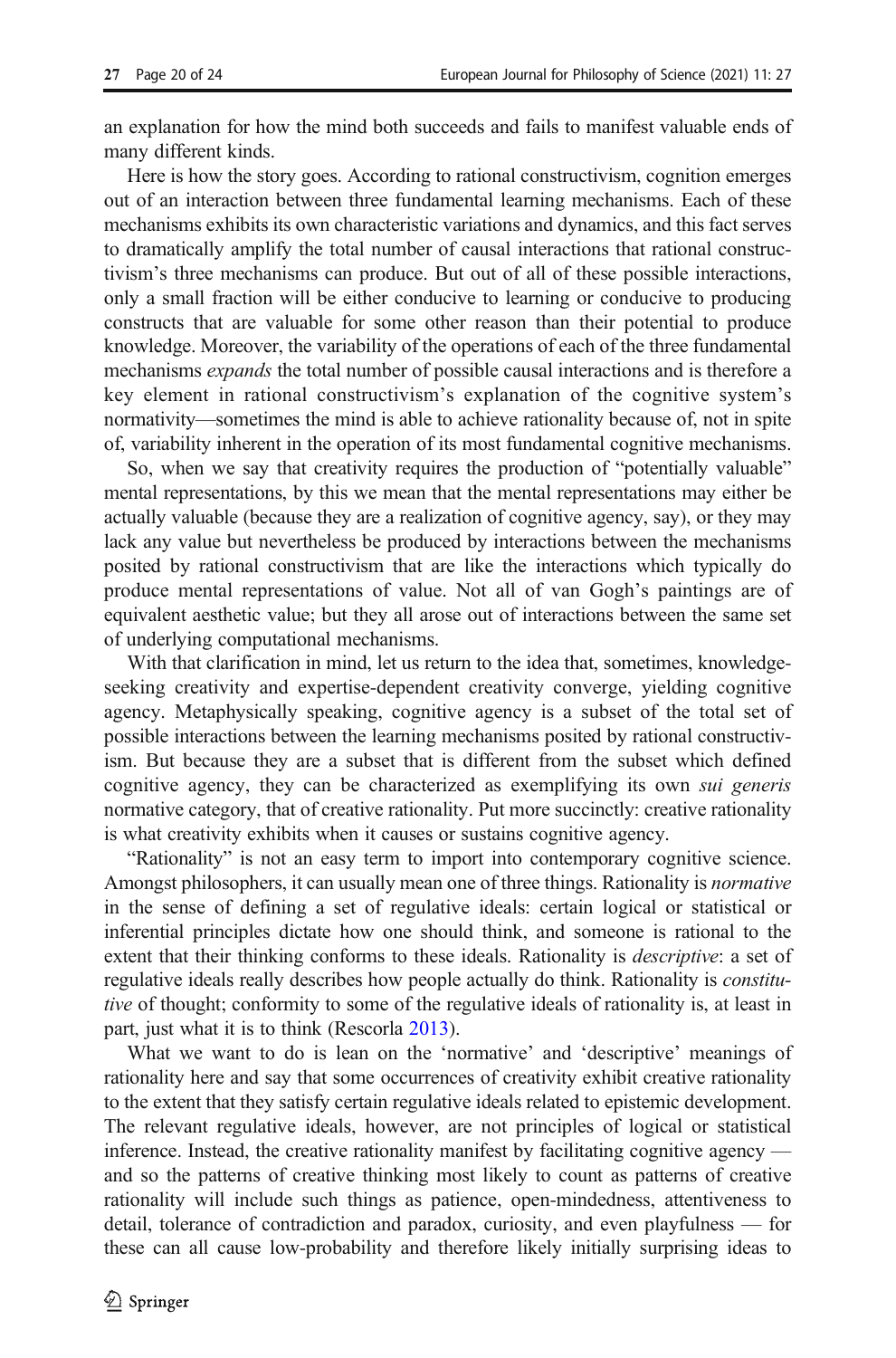remain in the mind long enough for them to facilitate meaningful advances in learning. Creative rationality therefore seems to conform to very different principles than, for instance, deductive rationality (conformity to the axioms of first-order logic) or statistical rationality (conformity to the Kolmogorov axioms).

There are some interesting payoffs that come from pushing our thinking about creative rationality and rational constructivism into even more speculative areas. We have noted that at some point in their cognitive development, all learners acquire knowledge about how to acquire knowledge—and so, at the limit, there can be individual expertise about learning. When this expertise is manifest in the service of learning, this is, again, cognitive agency—and the virtues expressed by cognitive agency which themselves explain how cognitive agency can causally facilitate subsequent learning can be thought of collectively as creative rationality. Over time the creative rationality of occurrences of cognitive agency may increase substantially and thereby generate very powerful reflexive feedback loops. Possible examples of this are easy to find: Van Gogh's last burst of creative output, the independence of thought and action that solid training in the liberal arts provides, or the ability of seasoned clinicians or detectives to generate either diagnosis or an indictment without any apparent deliberative reasoning. There seems to be an important connection between cognitive agency and the more striking expressions of human creativity — we speculate that it may be important to see developing cognitive agency as an important pedagogical goal.

Stepping back from these speculations, though, we would be remiss to ignore the more basic instrumental role that creative processes play in facilitating learning, which illustrated why psychological Bayesians need a theory of creativity. Learning driven by only Bayesian reasoning would be a process of directed selection that would sooner or later become locked into path-dependencies that either substantially degrade the efficiency of learning or make further progress impossible [cf. (Griffiths and Machery [2008\)](#page-22-0)]. The mind therefore needs a source of variation in the representations that it evaluates, acts upon, rejects, or eventually believes—and, ideally, this variation will add new information to the set of ideas that have either been accepted or rejected by the mind. A cognitive mechanism that produced cognitive variety by some kind of random walk may be able to do this work, but far better is a capacity that can ensure that the novel information is, as frequently as possible, valuable in some way or another; there is less risk of cognitive pollution this way. Creativity can therefore explain why Bayesian learning can, over the long run, be effective, and thus instrumentally valuable: some mechanism needs to generate out-of-the-box hypotheses for the Bayesian evaluative mechanisms to evaluate if these mechanisms are going to be able to produce belief structures that, after enough time, converge on the truth.

In sum, because creativity is productive it is also valuable. It is instrumentally valuable because this variability can facilitate such ends as learning. But once enough learning has occurred, (knowledge-seeking) creativity can facilitate the formation of cognitive agency (relative to some domain or another), and then cognitive agency can be a source of yet further creativity (by being both knowledge-seeking and expertisedependent at the same time). When creativity of either of these two more complex forms facilitates this epistemically virtuous integration, we can speak of these integrations as manifestations of "creative rationality" and thereby refer to a sui generis form of epistemic normativity.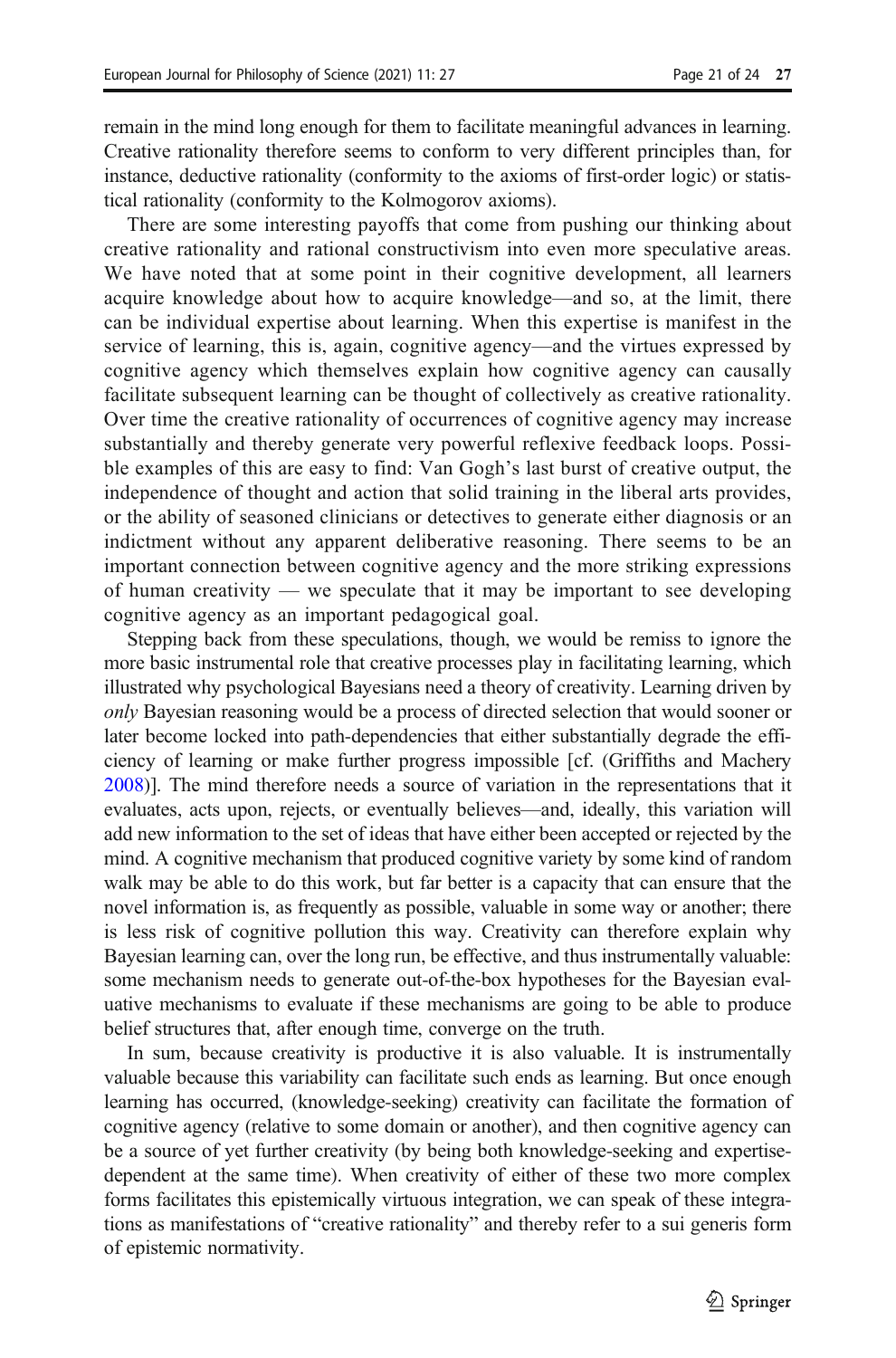### <span id="page-21-0"></span>6 Conclusion

Can a theory of creativity exemplify the virtues of originality and usefulness, and thereby exemplify what it aims to explain? If the arguments in section 3.0 stand, then the answer is "no". This paper may be original and useful, but if we are right about the nature of creativity, it does not follow that this paper is creative. And if this is not a creative paper, that is a failing we happily accept. As many scientists know, it is hard to publish truly creative scholarship; the absence of creativity in this paper may explain why it got through peer review and you are now reading it in print.

Jokes aside, we want to conclude by stressing a more important point. A theory of creativity should be integral to any theory of human cognition, given that any learner is capable of creative thought, and given the comparatively smaller utility that purely formal forms of rationality have with respect to learning (no one learns by deductive reasoning alone, after all). As this paper shows, a theory of creativity can find roots in rational constructivism, which is an independently plausible theory of human rationality and cognitive development, and also a theory which provides a unified explanation of the cognition of both children and adults.

However, our theory of creativity is hardly the only theory of creativity that can be derived from any number of the contemporary, independently plausible psychological theories. For instance, we are sceptical of associationism and connectionism, but we find reading about creativity enjoyable. A connectionist theory of creativity could be very creative by the lights of our theory, because it would be (scientifically) improbable and valuable (because theories of creativity are entertaining). We look forward to seeing what other (creative or not) theories of creativity can be germinated in the rich soil of contemporary cognitive science.

Acknowledgments We wish to express our thanks to the excellent comments and criticisms we received from both anonymous reviewers and the editors. We are especially grateful to Dr. Killin for his deep and incisive editing.

#### Compliance with ethical standards

Conflict of interest None to declare.

Ethical approval n/a

Informed consent n/a

### **References**

A million random digits with 100,000 normal deviates. (1955). Rand Corporation.

- Abraham, A. (2013). The promises and perils of the neuroscience of creativity. Frontiers in Human Neuroscience. <https://doi.org/10.3389/fnhum.2013.00246/abstract>.
- Abraham, A. (2014). Is there an inverted-U relationship between creativity and psychopathology? Frontiers in Psychology, 5, 750.
- Acar, S., Burnett, C., & Cabra, J. F. (2017). Ingredients of creativity: originality and more. Creativity Research Journal, 29(2), 133–144.

Albert, R. S., & Runco, M. A. (1999). A history of research on creativity. Handbook of Creativity, 2, 16–31.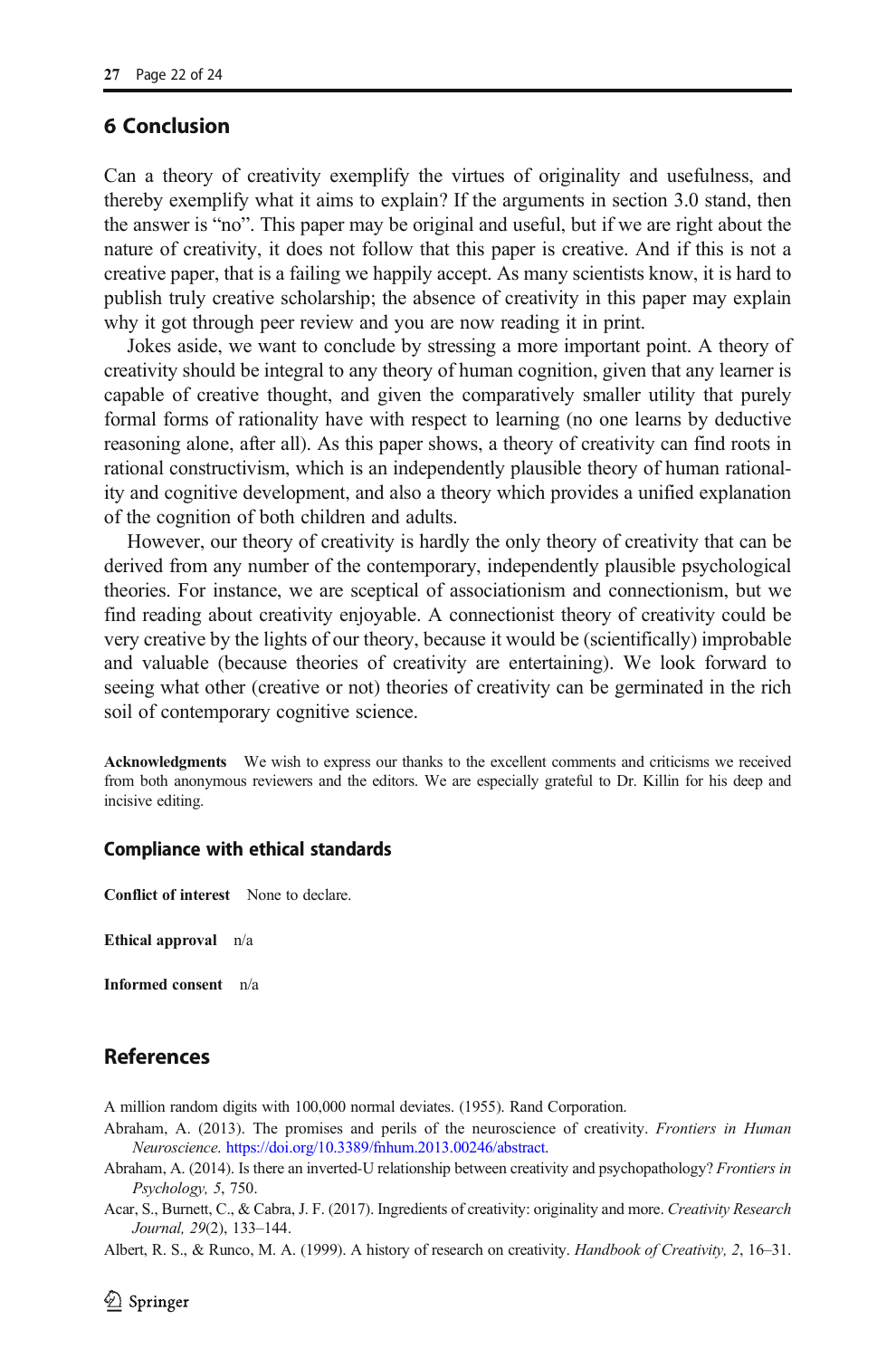<span id="page-22-0"></span>Amabile, T. M. (1996). Creativity in context. Westview Press.

- Antony, L. M. (2018). Quine as feminist: The radical import of naturalized epistemology. In A mind of one's own (pp. 110–153). Routledge.
- Bakker, M., van Dijk, A., & Wicherts, J. M. (2012). The rules of the game called psychological science. Perspectives on Psychological Science: A Journal of the Association for Psychological Science, 7(6), 543–554.
- Barron, F. (1963). Creativity and psychological health. 292. https://psycnet.apa.org/fulltext/1964-06077- 000.pdf
- Boden, M. A. (2004). The creative mind: Myths and mechanisms (2nd ed.). Routledge.
- Bouwmeester, O. (2017). The social construction of rationality: Policy debates and the power of good reasons. Taylor & Francis.
- Briegel, H. J. (2012). On creative machines and the physical origins of freedom. Scientific Reports, 2, 522.
- Briegel, H. J., & De las Cuevas, G. (2012). Projective simulation for artificial intelligence. Scientific Reports,2, 400. Chomsky, N. (1965). Aspects of the theory of syntax. M.I.T. Press.
- Chomsky, N. (2009). Cartesian Linguistics: A Chapter in the History of Rationalist Thought. Cambridge University Press.
- Denison, S., & Xu, F. (2019). Infant statisticians: the origins of reasoning under uncertainty. Perspectives on Psychological Science: A Journal of the Association for Psychological Science, 14(4), 499–509.
- Diedrich, J., Benedek, M., Jauk, E., & Neubauer, A. C. (2015). Are creative ideas novel and useful? Psychology of Aesthetics, Creativity, and the Arts, 9(1), 35.
- Fedyk, M., & Xu, F. (2018). The epistemology of rational constructivism. Review of Philosophy and Psychology, 9(2), 343–362.
- Fedyk, M., & Xu, F. (2019). The metaphysics of the development of the cognitive system: Why the brain cannot replace the mind. In S. Cullen & S.-J. Leslie (Eds.), Current controversies in philosophy of cognitive science. Routledge.
- Feist, G. J. (2006). How development and personality influence scientific thought, interest, and achievement. Review of General Psychology: Journal of Division 1, of the American Psychological Association, 10(2), 163–182.
- Fodor, J. A. (1990). A theory of content and other essays. MIT Press.
- Gaut, B., & Kieran, M. (2018). Creativity and philosophy. Routledge.
- Gendler, T. S. (2000). The puzzle of imaginative resistance. The Journal of Philosophy, 97(2), 55–81.
- Gentner, D., & Hoyos, C. (2017). Analogy and abstraction. Topics in Cognitive Science, 9(3), 672-693.
- Gopnik, A. (2020). Childhood as a solution to explore-exploit tensions. Philosophical Transactions of the Royal Society of London. Series B, Biological Sciences, 375(1803), 20190502.
- Gray, K., Anderson, S., Chen, E. E., Kelly, J. M., Christian, M. S., Patrick, J., Huang, L., Kenett, Y. N., & Lewis, K. (2019). "Forward flow": a new measure to quantify free thought and predict creativity. The American Psychologist, 74(5), 539–554.
- Griffiths, P. E., & Machery, E. (2008). Innateness, canalization, and "biologicizing the mind". Philosophical Psychology, 21(3), 397–414.
- Guilford, J. P. (1950). Creativity. In American Psychologist (Vol. 5, Issue 9, pp. 444–454). [https://doi.org/10.](https://doi.org/10.1037/h0063487) [1037/h0063487](https://doi.org/10.1037/h0063487)
- Guilford, J. P., & Hoepfner, R. (1966). Structure-of-intellect factors and their tests. The Psychological Laboratory of the University of Southern California.
- Hangl, S., Dunjko, V., Briegel, H. J., & Piater, J. (2017). Skill learning by autonomous robotic playing using active learning and creativity. In arXiv [cs.RO]. arXiv. http://arxiv.org/abs/1706.08560
- Harre, R. (2002). Cognitive science: A philosophical introduction. SAGE.
- James, W. (1918a). The principles of psychology: Authorized Ed., Unabridged (Reprint edition). Dover Publications.
- James, W. (1918b). The principles of psychology: Authorized Ed., Unabridged (Revised ed. edition). Dover Publications.
- Kaufman, J. C., & Baer, J. (2004). Hawking's Haiku, Madonna's Math: Why it is hard to be creative in every room of the house. In R. J. Sternberg (Ed.), Creativity: From potential to realization, (Vol. 226, pp. 3– 19). American Psychological Association, x.
- Kushnir, T., Xu, F., & Wellman, H. M. (2010). Young children use statistical sampling to infer the preferences of other people. Psychological Science, 21(8), 1134–1140.
- Lombrozo, T. (2012). Explanation and abductive inference. The Oxford Handbook of Thinking and Reasoning, 836, 260–276.
- Lombrozo, T. (2020). "Learning by thinking" in science and in everyday life. In The Scientific Imagination. Oxford University Press.
- MacKinnon, D. W. (1970). Creativity: A multi-faceted phenomenon. Creativity Research Journal, 19-32.